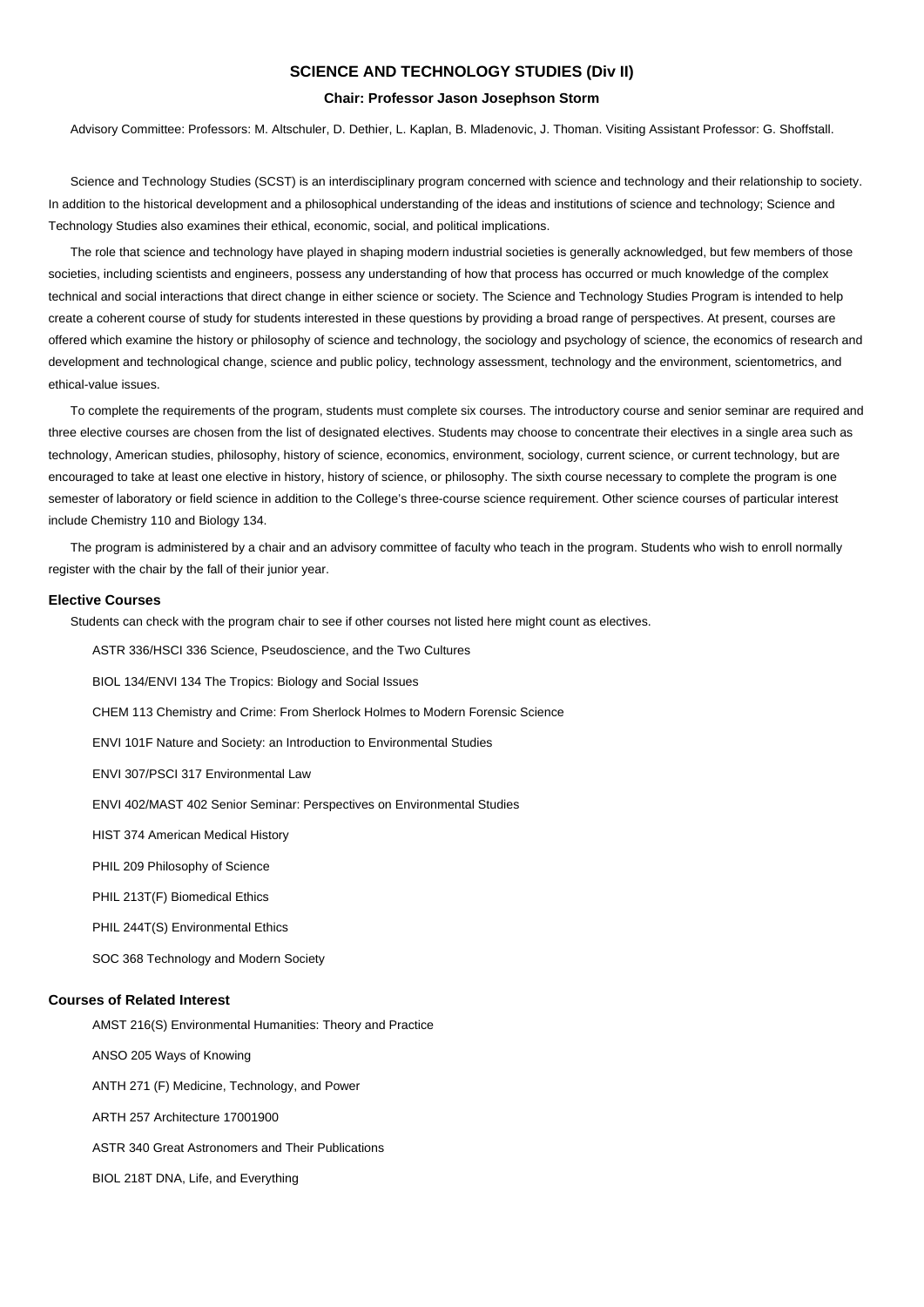CHEM 115 AIDS: The Disease and Search for a Cure CSCI: 102T(F) The Socio-Techno Web ECON 230 The Economics of Health and Health Care ENGL 286(S) Writing about Science and Nature ENGL 378(F) Nature/Writing ENVI 208 Science and Politics in Environmental Decision Making ENVI 210 Governing Nature ENVI 302 Environmental Planning Workshop GEOS 103/ENVI 103 Global Warming and Natural Disasters GEOS 215 Climate Change GEOS 226 The Oceans and Climate HIST 165/LEAD 165 Going Nuclear: American Culture in the Atomic Age HIST 475/LEAD 475 Modern Warfare and Military Leadership NSCI 317T Nature v. Nurture: Topics in Developmental Psychology PHYS 107 Spacetime and Quanta PHYS 108 Energy Science and Technology REL 281 Religion and Science SOC 303(F) Cultures of Climate Change SOC 300 Measuring Truth WGSS 238 Science, Gender, and Power

### **STUDY ABROAD**

#### **FAQ**

Students MUST contact departments/programs BEFORE assuming study away credit will be granted toward the major or concentration.

#### **Can your department or program typically pre-approve courses for major/concentration credit?**

Yes, in some cases, if appropriate course information is available in advance (e.g. syllabi and/or course descriptions), though students should be sure to contact the department.

**What criteria will typically be used/required to determine whether a student may receive major/concentration credit for a course taken while on study away?**

Complete syllabus and course description, including readings/assignments.

**Does your department/program place restrictions on the number of major/concentration credits that a student might earn through study away?**

#### No.

**Does your department/program place restrictions on the types of courses that can be awarded credit towards your major?**

#### No.

**Are there specific major requirements that cannot be fulfilled while on study away?**

#### No.

**Are there specific major requirements in your department/program that students should be particularly aware of when weighing study away options? (Some examples might include a required course that is always taught in one semester, laboratory requirements.)**

Yes. Be sure to check record of enrollment in Div 3 (sciences with labs) to satisfy program.

**Give examples in which students thought or assumed that courses taken away would count toward the major or concentration and then learned they wouldn't:**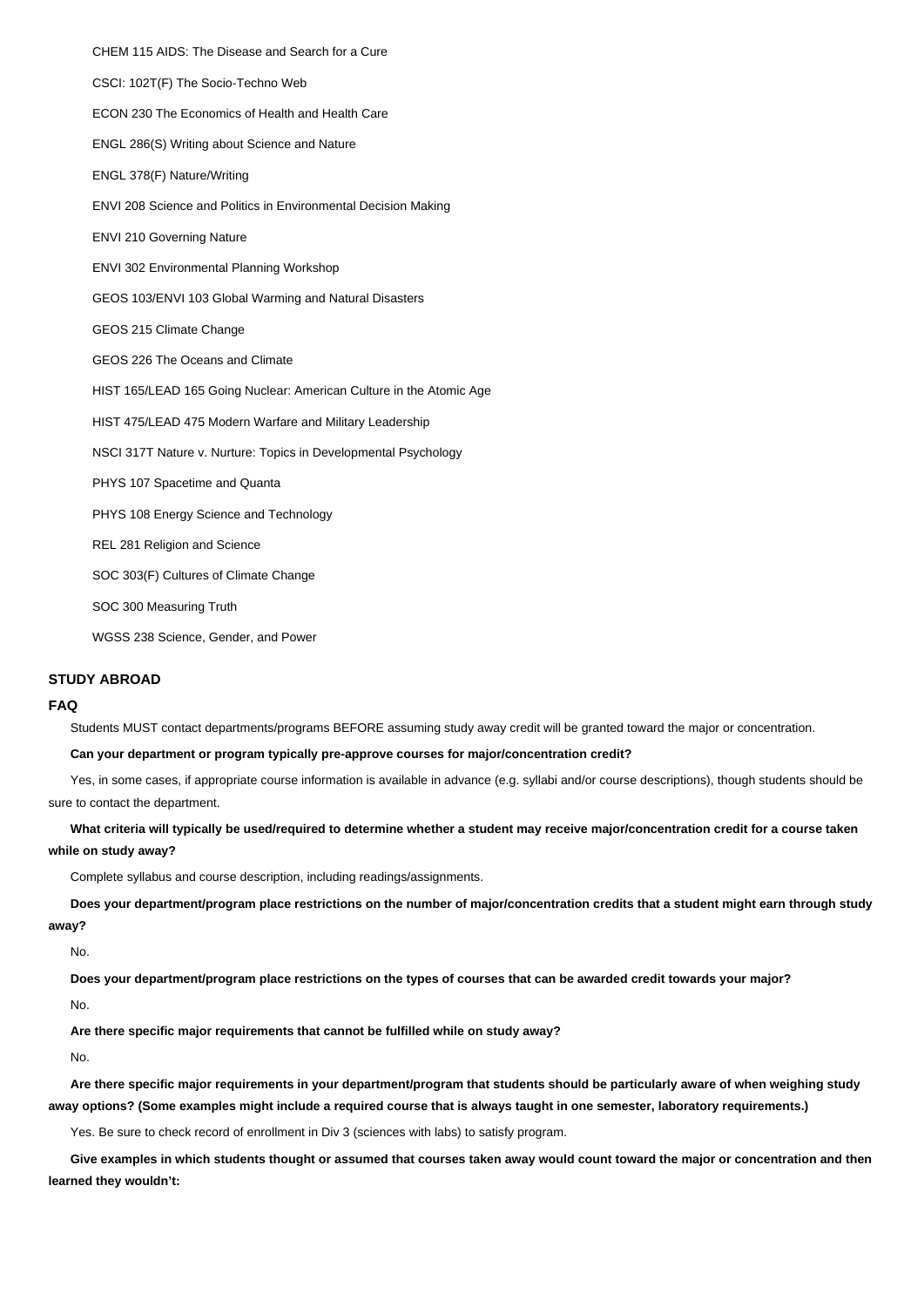# **SCST 99 (W) Independent Study: Science and Technology Studies**

Open to upperclass students. Students interested in doing an independent project (99) during Winter Study must make prior arrangements with a faculty sponsor. The student and professor then complete the independent study proposal form available online. The deadline is typically in late September. Proposals are reviewed by the pertinent department and the Winter Study Committee. Students will be notified if their proposal is approved prior to the Winter Study registration period.

**Class Format:** independent study

**Grading: Distributions:** (D2) **Writing Skills Notes: Difference, Power, and Equity Notes: Quantative/Formal Reasoning Notes:** 

IND Section: 01 TBA Jason Josephson Storm

# **SCST 101 (S) Science, Technology, and Human Values**

**Crosslistings:**  HSCI 101 SCST 101 SOC 201

# Primary Crosslisting

Winter 2019

This course offers an introduction to science and technology studies, or STS. A radically interdisciplinary field of inquiry, the roots of STS stretch through the philosophy, history, and sociology/anthropology of science and technology. Students will become acquainted with major STS schools, methodological strategies and research trajectories through intensive reading and analysis of classical and contemporary works in the field. Considerable attention will be devoted to exploring the nature of science and technology, their relationships to and interactions with one another, society and the natural world, and the influences these interactions exert in shaping what humans value. A fundamental goal of the course is to cultivate awareness and understanding of the social organization of technology and scientific knowledge production, and the technoscientific structuring of modern social life broadly. The course as such is aimed at attracting from all divisions those students who are intellectually adventurous and inclined to think critically about the place and prominence of science and technology in the modern world.

**Class Format:** seminar

**Requirements/Evaluation:** two or three short exercises, two papers (3-5 pages and 5-7 pages), and two hour exams

**Prerequisites:** none **Enrollment Limit:** 25

**Enrollment Preferences:** first-years and sophomores

**Expected Class Size:** 20

**Grading:** 

**Distributions:** (D2)

**This course is cross-listed and the prefixes carry the following divisional credit:**

HSCI 101 (D2) SCST 101 (D2) SOC 201 (D2)

**Writing Skills Notes:** 

**Difference, Power, and Equity Notes:** 

**Quantative/Formal Reasoning Notes:** 

Spring 2019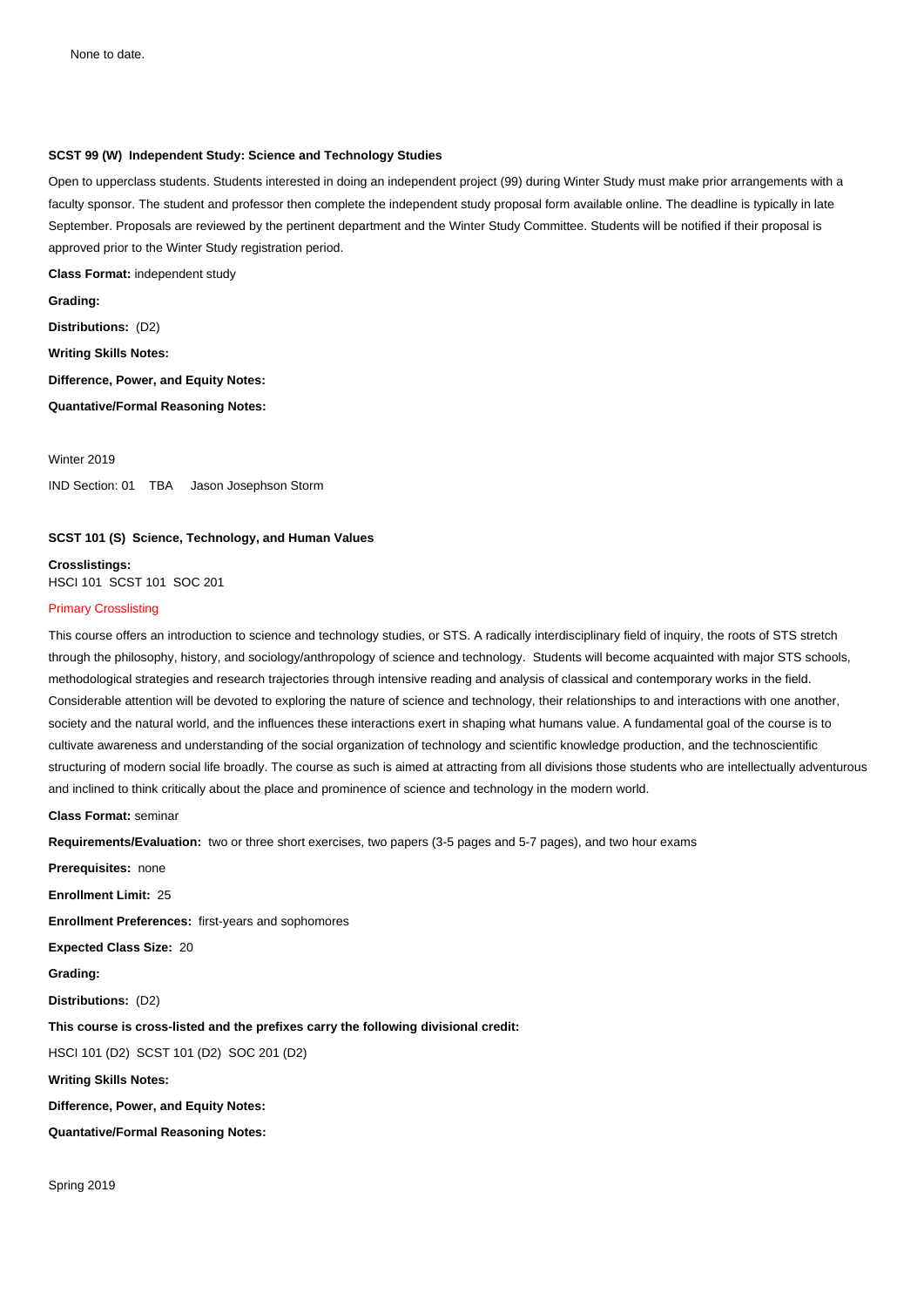### **SCST 135 Politics after the Apocalypse**

The zombies are coming! Climate change will destroy us! Bird-flu pandemic! To our horror and delight, reminders are everywhere that the end is near. Some of these projected apocalypses are alarmist, some fanciful...and others all too realistic. What shape will politics take after the apocalypse? What aspects of politics will endure the ravages of fire or pestilence? What new political realities might emerge on ground cleared by disaster? And what does it say about politics today that we are so eager to consume stories of states falling and bands of survivors scraping together a nasty, brutish and short existence? In this class, we reconsider what politics is and should be by contemplating accounts of its destruction and rebirth in television, film, literature, activism, social science, and critical theory. We will approach these sources as analogous to political theory's classic thought experiment of the "state of nature" and social contract. And we will consider what it tells us about our time that we are so eager to imagine ourselves at the beginning of the end. Class will be driven primarily by discussion. Students will have significant responsibility for setting the agenda for discussions through informal writing submitted prior to class. Two papers, one close-reading assignment, and one post-apocalyptic short story or video are required.

#### **Class Format:** seminar

**Requirements/Evaluation:** formal and informal writing assignments, including a "close reading" assignment of 3-5 pages, two 5- to 7-page papers, one short story (approximately 12-20 pages and including an explanatory cover letter), and class participation

**Prerequisites:** none **Enrollment Limit:** 20 **Enrollment Preferences:** first-year students **Expected Class Size:** 15 **Grading: Distributions:** (D2) **Writing Skills Notes: Difference, Power, and Equity Notes: Quantative/Formal Reasoning Notes: Attributes:** PSCI Political Theory Courses Not offered current academic year

**SCST 153 (S) Androids, Cyborgs, Selves** (WI)

**Crosslistings:**  SCST 153 ENGL 153

# Secondary Crosslisting

In this expository writing course, we will analyze and argue about how near-human or partly human bodies and intelligences are imagined in fiction and film. When do these bodies, these intelligences, improve the worlds in which they appear, and when do they threaten them? How are they gendered, how are they raced, and why? And what do they want? As we will see, authors in different cultural and technological contexts have imagined not-quite-human selves for different ends and in radically different ways. This course focuses on articulating these differences and developing significant claims about them in clear, argumentative prose. We will spend half or more of our class time discussing and practicing writing skills. Texts may include *R.U.R*., "The Bicentennial Man," *Blade Runner, Metropolis (Suite 1: The Chase),* and *Her.*<br>.

**Class Format:** seminar

**Requirements/Evaluation:** writing (four 5-page essays in multiple drafts) and discussion/participation

**Extra Info:** not available for the fifth course option

**Prerequisites:** none

**Enrollment Limit:** 12

**Expected Class Size:** 12

**Grading:** 

**Distributions:** (D2) (WI)

**Divisional Notes:** meets Division 1 requirement if registration is under ENGL; meets Division 2 requirement if registration is under SCST WI: This writing-intensive course is geared towards improving students' analytical and argumentative prose in the context of studying literary and filmic fictions.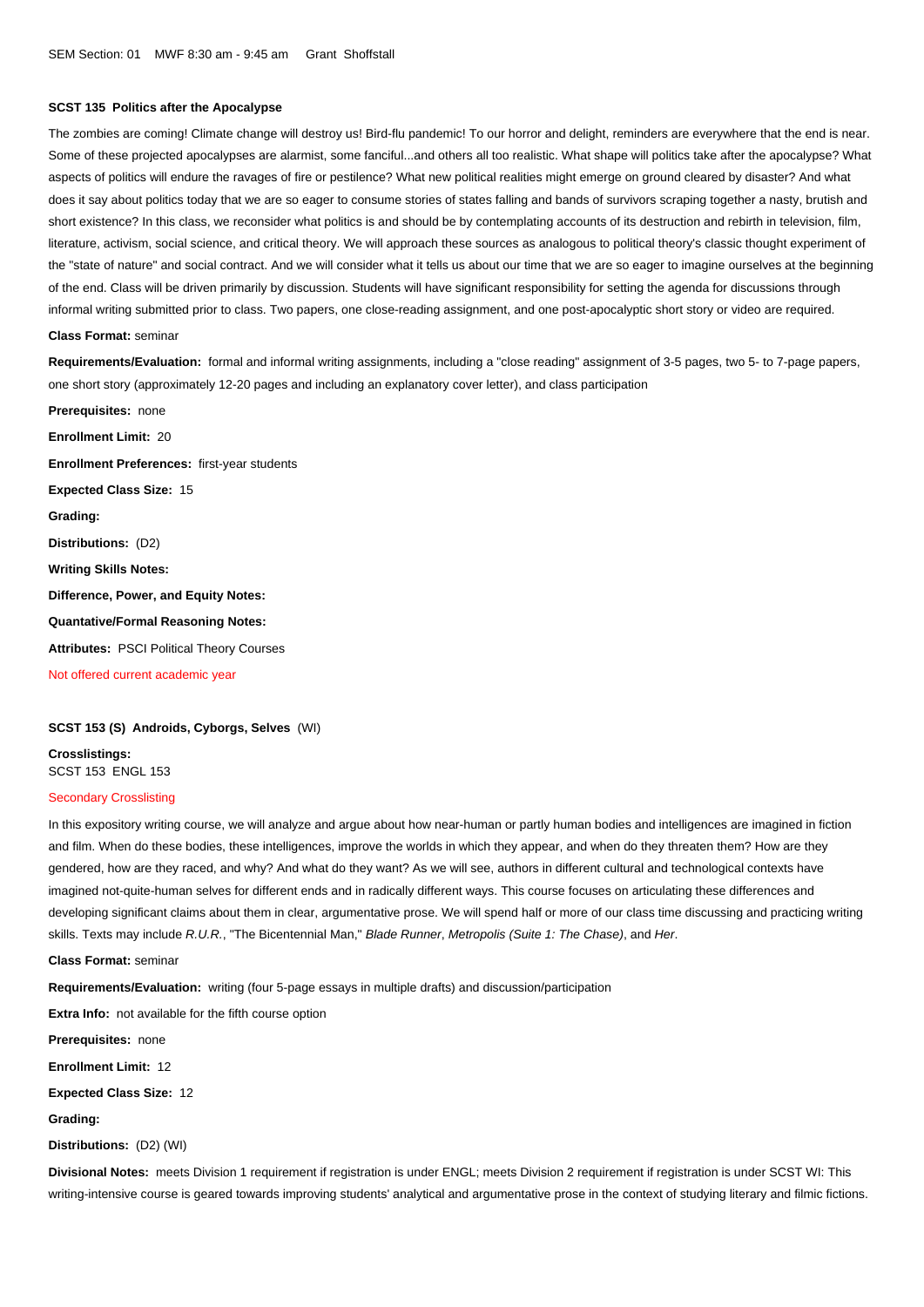# **This course is cross-listed and the prefixes carry the following divisional credit:**

SCST 153 (D2) (WI) ENGL 153 (D1) (WI)

**Writing Skills Notes:** 

**Difference, Power, and Equity Notes:** 

**Quantative/Formal Reasoning Notes:** 

Spring 2019 SEM Section: 01 TR 8:30 am - 9:45 am Ezra D. Feldman

# **SCST 209 (S) Philosophy of Science**

**Crosslistings:**  PHIL 209 SCST 209

# Secondary Crosslisting

It is a generally held belief, in our time and culture, that science is the best source of our knowledge of the world, and of ourselves. The aim of this course is to examine the origins, grounds, and nature of this belief. We will analyze and discuss various accounts of scientific method, structure and justification of scientific theories, scientific choice, change, and the idea that scientific knowledge is progressive. The course will begin with the "received view" of science, advanced by logical empiricists, which assumes the objectivity and the rationality of science. We will then discuss philosophies of science which emerged out of various criticisms of this view - especially those of Popper, Lakatos, Kuhn and Feyerabend - and the challenges to the assumptions of scientific objectivity and rationality their works provoked. This discussion will naturally lead us to the relativist and social-constructivist views developed within contemporary science studies. Finally, we will analyze the current debate about cognitive credentials of science and proper approach to the study of science, which came to be known as "the science wars."

**Class Format:** seminar with a short lecture component in each class

**Requirements/Evaluation:** class attendance, preparedness and participation; three short assignments; three 5 pages long papers, the last of which will be the final paper, due a week after the end of classes

**Extra Info:** may not be taken on a pass/fail basis

**Prerequisites:** one PHIL course, or declared major in a natural science, or permission of instructor

**Enrollment Limit:** 19

**Enrollment Preferences:** Philosophy majors and prospective majors

**Expected Class Size:** 10-15

**Grading:** 

**Distributions:** (D2)

**This course is cross-listed and the prefixes carry the following divisional credit:**

PHIL 209 (D2) SCST 209 (D2)

**Writing Skills Notes:** 

**Difference, Power, and Equity Notes:** 

**Quantative/Formal Reasoning Notes:** 

**Attributes:** COGS Related Courses HSCI Interdepartmental Electives PHIL Contemp Metaphysics & Epistemology Courses SCST Elective Courses

Spring 2019 SEM Section: 01 MR 1:10 pm - 2:25 pm Bojana Mladenovic

### **SCST 210 (S) Networks of Power: Technology in Human Affairs**

**Crosslistings:**  SCST 210 SOC 210 Secondary Crosslisting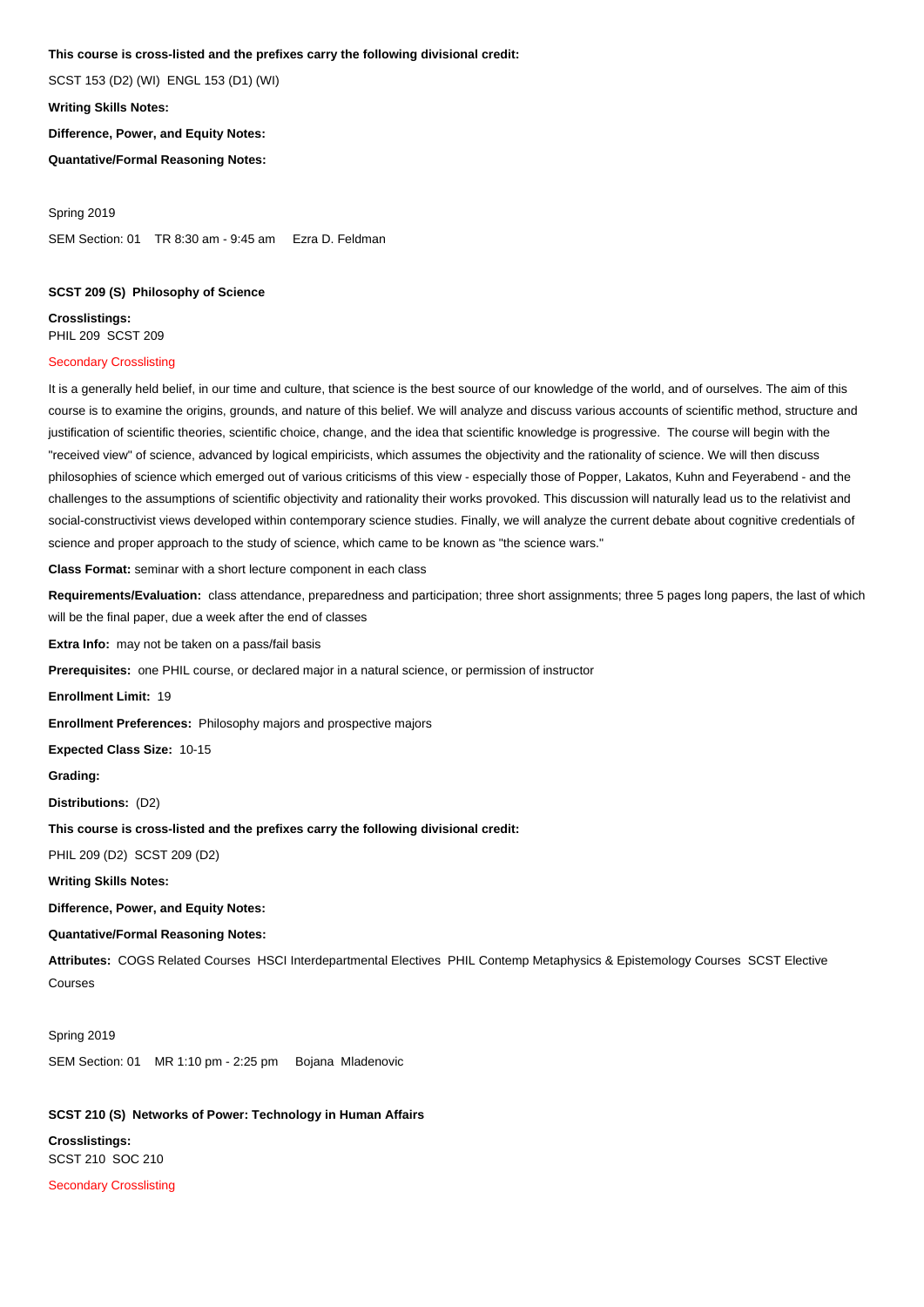Do we control our technologies, or do our technologies control us? This course will explore different philosophies of technological progress, particularly the constructivist and determinist theories, by examining major technological innovations that shaped society over the past century, including electrification, automobiles and the highway system, radio and television broadcasting, and the internet and social media. Each of these innovations entailed the construction of a complex network designed to serve a mix of public and business interests, and each resulted in wide-ranging and often unforeseen changes to people's lives. Guided by pertinent readings in the history and philosophy of technology, we will look critically at the forms and consequences of technological change, seeking answers to a series of complex and important questions: Is the course of technological progress an inevitable byproduct of scientific and engineering advances, or is it contingent on social and political circumstances and choices? Does technological change reinforce the social and political status quo or challenge it? Are technological and social progress synonymous, or is there a tension between the two? One of the goals of the course will be to provide students with a more informed and critical perspective on the technological upheavals that continue to shape society today.

#### **Class Format:** seminar

**Requirements/Evaluation:** attendance and participation, two 5-page writing assignments, 15- to 20-page seminar paper

**Extra Info:** may not be taken on a pass/fail basis **Prerequisites:** none **Enrollment Limit:** 20 **Enrollment Preferences:** Anthropology and Sociology majors **Expected Class Size:** 18 **Grading: Distributions:** (D2) **This course is cross-listed and the prefixes carry the following divisional credit:** SCST 210 (D2) SOC 210 (D2) **Writing Skills Notes: Difference, Power, and Equity Notes: Quantative/Formal Reasoning Notes:** 

Spring 2019 SEM Section: 01 TR 11:20 am - 12:35 pm Nicholas Carr

### **SCST 212 (S) Ethics and Reproductive Technologies** (WI)

**Crosslistings:**  WGSS 212 SCST 212 PHIL 212

#### Secondary Crosslisting Ĩ

In her groundbreaking book, The Tentative Pregnancy, Barbara Katz Rothman writes that "[t]he technological revolution in reproduction is forcing us to confront the very meaning of motherhood, to examine the nature and origins of the mother-child bond, and to replace--or to let us think we can replace--chance with choice." Taking this as our starting point, in this course we will examine a number of conceptual and ethical issues in the use and development of technologies related to human reproduction, drawing out their implications for such core concepts as "motherhood" and "parenthood," family and genetic relatedness, exploitation and commodification, and reproductive rights and society's interests in reproductive activities. Topics will range from consideration of "mundane" technologies such as in vitro fertilization (IVF), prenatal genetic screening and testing, and surrogacy, to the more extraordinary, possibly including pre-implantation genetic diagnosis (PGD), post-menopausal reproduction, and post-mortem gamete procurement. Background readings include sources rooted in traditional modes of bioethical analysis as well as those incorporating feminist approaches.

**Class Format:** discussion

**Requirements/Evaluation:** active participation in class discussions, three or four short reflection papers, and two longer papers (5-7 and 7-10 pages)

**Prerequisites:** none, but introductory-level course in PHIL and/or WGSS recommended

**Enrollment Limit:** 19

**Enrollment Preferences:** WGSS and PHIL majors or prospective majors

**Expected Class Size:** 19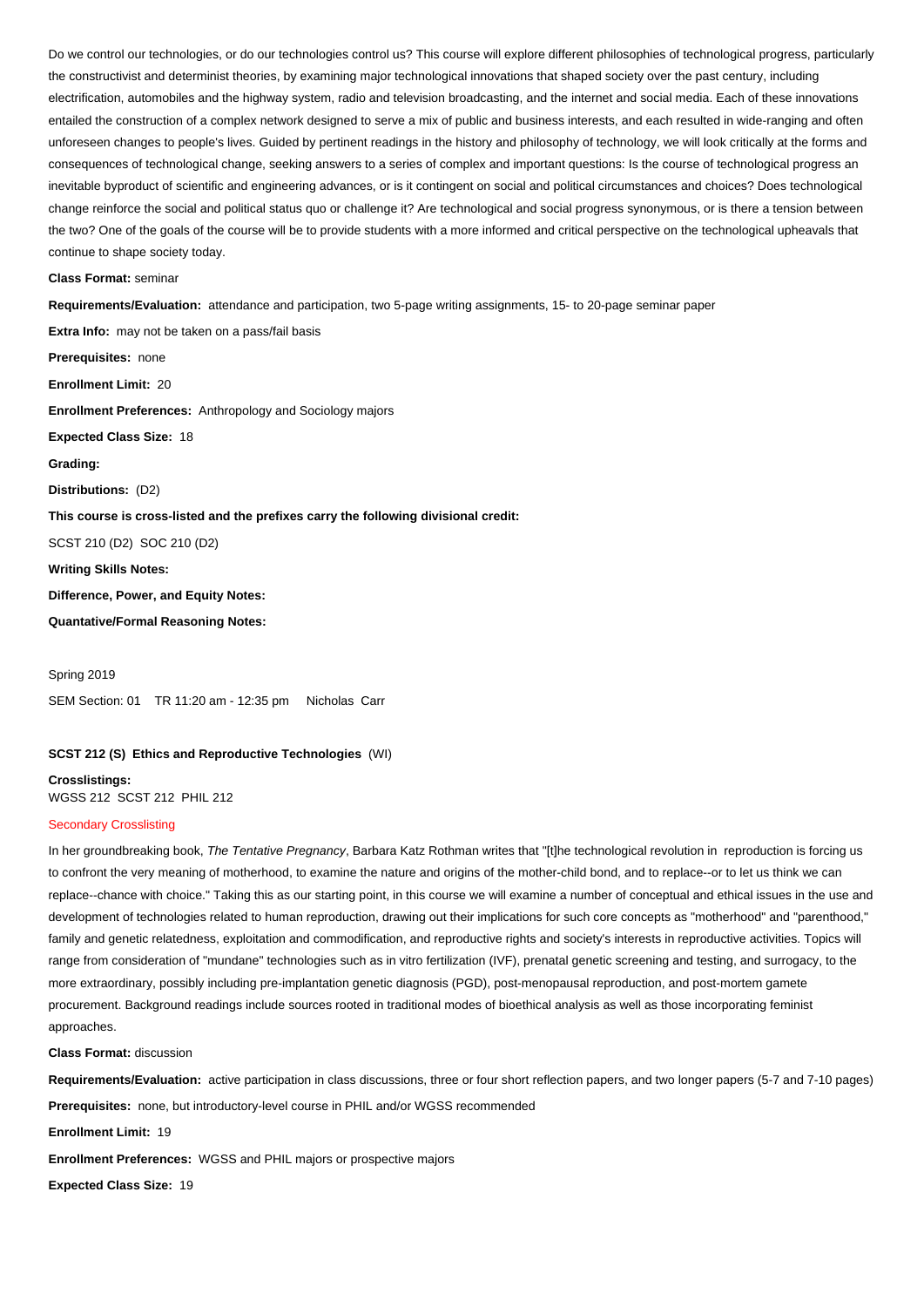#### **Grading:**

**Department Notes:** meets Contemporary Value Theory requirement only if registration is under PHIL

**Distributions:** (D2) (WI)

# **This course is cross-listed and the prefixes carry the following divisional credit:**

WGSS 212 (D2) (WI) SCST 212 (D2) (WI) PHIL 212 (D2) (WI)

# **Writing Skills Notes:**

**Difference, Power, and Equity Notes:** 

# **Quantative/Formal Reasoning Notes:**

**Attributes:** PHIL Contemporary Value Theory Courses PHLH Bioethics + Interpretations of Health

Spring 2019

LEC Section: 01 TF 2:35 pm - 3:50 pm Julie A. Pedroni

## **SCST 213 (S) Race, Gender, and the Alien Body: Octavia Butler's Science Fiction** (WI)

#### **Crosslistings:**

WGSS 213 AFR 213 SCST 213

### Secondary Crosslisting

Science fiction is a genre well known for its ability to envision new realities, and Octavia E. Butler (1947-2006) is among the most highly regarded science fiction writers. Butler's uncanny ability to imagine the future anew and to merge those ruminations with her experiences as an African American woman provide powerful commentary on--and often disrupt--modern understandings of race, gender, and human embodiment. We will explore questions such as: What role does 'gender' play in Butler's fiction? How does Butler's treatment of the 'alien' cause us to reconsider what it means to be human? How does Butler incorporate `race' and the concept of 'other' into her fiction, and how do these techniques help us situate contemporary discussions of a post-race society? We will examine the relationship between Butler's visions for the future and what her narratives of future worlds invariably suggest about the present. We will read key texts including the best-selling text Kindred (1979), the haunting dystopian novel Parable of the Sower (1994), the popular vampire text Fledgling (2005), and the collection Bloodchild and Other Stories (1996). We will also explore contemporary engagement with Butler's work including the relationship between the main character from her book Dawn (1987), and Henrietta Lacks, the African American woman from whom the immortal cell line (HeLa) used for medical research derives. This tutorial will engage Octavia Butler's work broadly, and with particular attention to how the concepts 'race,' 'gender', `alien' and 'body' are interrogated in her writings.

#### **Class Format:** tutorial

**Requirements/Evaluation:** attendance, paired weekly reflection/response papers, a 5- to 7-page creative writing assignment, and a final essay of 10 pages

**Extra Info:** may not be taken on a pass/fail basis; not available for the fifth course option

**Prerequisites:** none

#### **Enrollment Limit:** 10

**Enrollment Preferences:** students with interests and/or prior coursework in Africana Studies and Women's, Gender, and Sexuality Studies

#### **Expected Class Size:** 10

**Grading:** 

**Distributions:** (D2) (WI)

### **This course is cross-listed and the prefixes carry the following divisional credit:**

WGSS 213 (D2) (WI) AFR 213 (D2) (WI) SCST 213 (D2) (WI)

### **Writing Skills Notes:**

### **Difference, Power, and Equity Notes:**

### **Quantative/Formal Reasoning Notes:**

**Attributes:** AFR Core Electives WGSS Racial Sexual + Cultural Diversity Courses

Spring 2019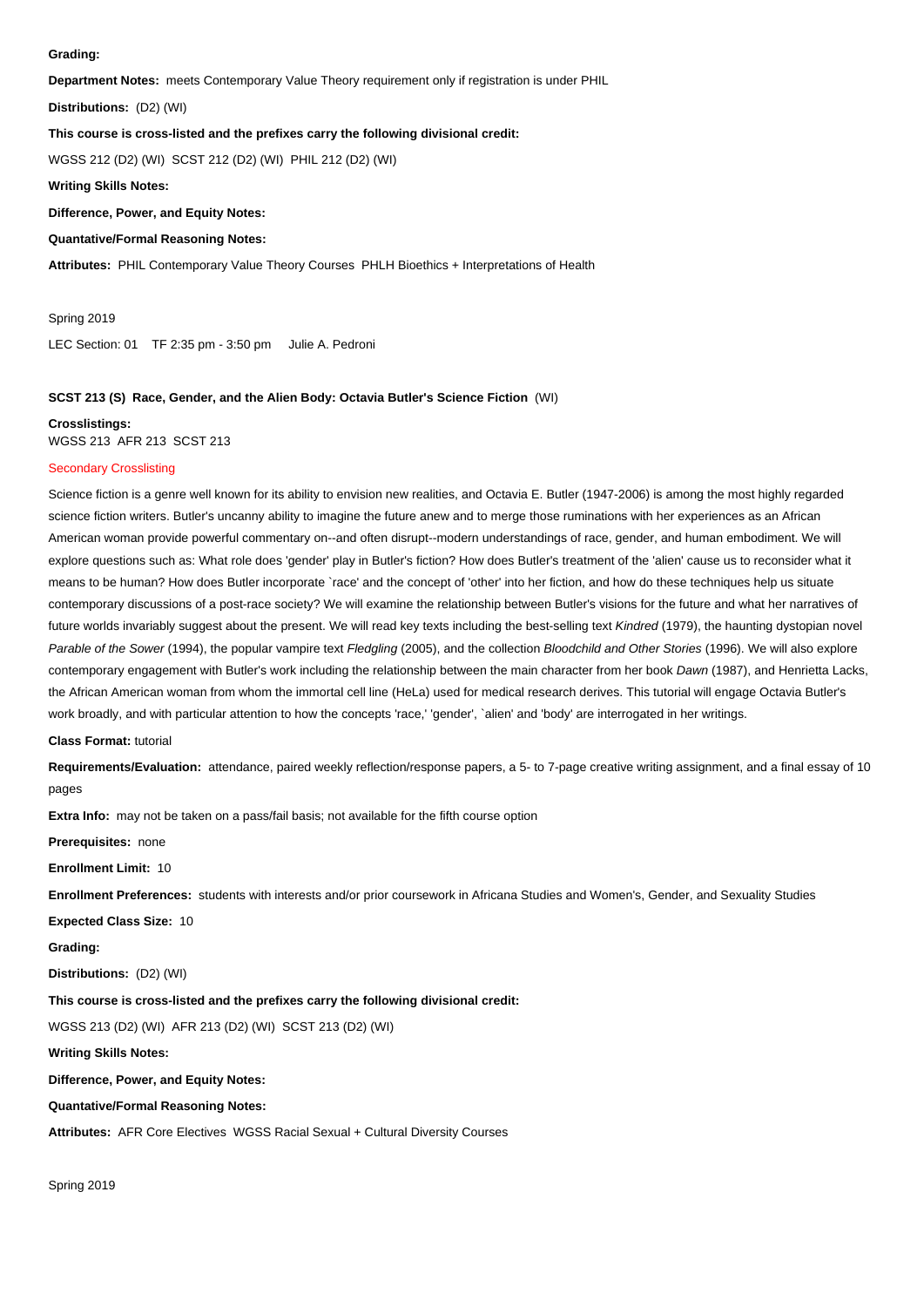## **SCST 228 Feminist Bioethics** (WI)

In this course we'll explore the ways in which feminist approaches to moral thinking have influenced both the methodology and the content of contemporary bioethics. The first portion of the course will address the emergence of the "Ethics of Care," critically assessing its origins in feminist theory, its development within the context of the caring professions, and its potential as a general approach to bioethical reasoning. The second portion of the course will use feminist philosophy to inform our understanding of the ways in which gender structures the individual's interactions with the health care system. To do this we'll explore topics that might traditionally be considered "women's issues" in health care, such as medicine and body image (e.g., cosmetic surgery, eating disorders), reproductive and genetic technologies, and research on women and their health care needs. In addition we'll also look at feminist analyses of topics that traditionally have not been regarded as "gendered," such as resource allocation and end of life issues. ï

#### **Class Format:** lecture/discussion

**Requirements/Evaluation:** active participation in class discussions, two mid-length papers ( 5-7 and 7-10 pages, respectively), one oral presentation, and three or four periodic short writing assignments (2-3 pages each)

**Prerequisites:** none, although previous coursework in WGSS is desirable

**Enrollment Limit:** 19

**Enrollment Preferences:** Women's, Gender and Sexuality Studies and Philosophy majors

**Expected Class Size:** 10-15

**Grading:** 

**Department Notes:** meets Contemporary Value Theory requirement only if registration is under PHIL

**Distributions:** (D2) (WI)

**Writing Skills Notes:** 

**Difference, Power, and Equity Notes:** 

### **Quantative/Formal Reasoning Notes:**

**Attributes:** AMST Critical and Cultural Theory Electives JLST Interdepartmental Electives PHIL Contemporary Value Theory Courses PHLH Bioethics + Interpretations of Health

Not offered current academic year

### **SCST 229 (F) The Panopticon: Surveillance, Power, and Inequality** (DPE)

**Crosslistings:**  SOC 228 SCST 229

### Secondary Crosslisting

Surveillance is built into the very fabric of modern life. From CCTV cameras, to supermarket loyalty cards, to the massive gathering of personal data on social media sites, people participate in today's "surveillance societies" just by doing everyday activities. This course uses the metaphor of the "Panopticon" as a doorway to engagement with traditional and new forms of surveillance. First described by philosopher and social theorist Jeremy Bentham, the Panopticon is a physical structure that enables one observer to see all inhabitants without those inhabitants knowing if they are being observed. In Discipline and Punish, Michel Foucault famously expanded thinking on the Panopticon as a metaphor for the "disciplinary" power that lies at the heart of inequality in modern society. Since Bentham and Foucault's time, however, surveillance technologies have changed significantly. To what extent does the concept of the Panopticon give us purchase on today's surveillance societies? How does watching people with new digital and algorithmic surveillance technologies shape the exercise of power and, in turn, (re)produce forms of inequality? Are these technologies always bad? Can they be used for good? Topics include: the historical origins and expansion of surveillance in modern societies, the emerging total surveillance state in Baltimore City, the U.S. military drone program, surveillance in the workplace, and whether social media is turning us all into self-surveillance addicts. Ì

**Class Format:** seminar

**Requirements/Evaluation:** discussion participation, six reading responses (1- to 2-page papers), Facebook data essay (3-5 pages), final paper (8-10 pages)

**Prerequisites:** none

**Enrollment Limit:** 20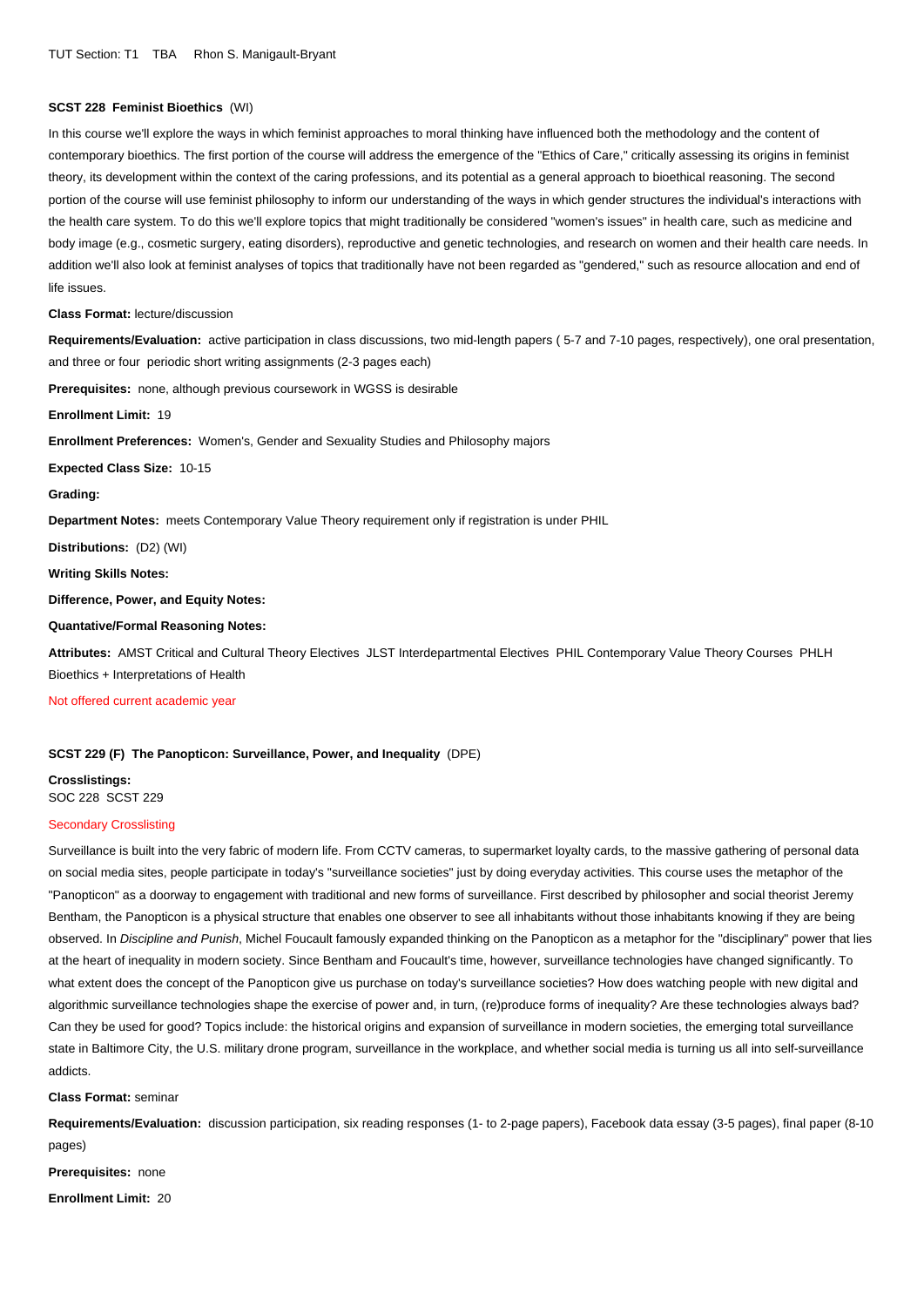#### **Enrollment Preferences:** Anthropology and Sociology majors

**Expected Class Size:** 10

#### **Grading:**

**Distributions:** (D2) (DPE)

**Divisional Notes:** DPE: This course explores how power is distributed unequally through the mechanism of surveillance technologies, particularly in regard to racial and class differences. Among other topics, it will consider the concrete case of surveillance in Baltimore City and the question of if and when surveillance is appropriate there given the city's current crisis of gun murders. Students will discuss whether and how to conduct surveillance in a context shaped by deep racial segregation and class inequality.

### **This course is cross-listed and the prefixes carry the following divisional credit:**

SOC 228 (D2) (DPE) SCST 229 (D2) (DPE)

**Writing Skills Notes:** 

**Difference, Power, and Equity Notes:** 

**Quantative/Formal Reasoning Notes:** 

Fall 2018

SEM Section: 01 MR 2:35 pm - 3:50 pm Ben Snyder

### **SCST 233 (F) Chemical Intimacies** (DPE)

**Crosslistings:**  SCST 233 WGSS 233 ENGL 243 ARTH 243

# Secondary Crosslisting

This is a research seminar that understands human-chemical entanglement in relationship to environment, sexuality, geography, ecology, and capacity. It doubles as a research class in which students choose a project of chemical intimacy to investigate as their own through the course of the semester. In the first half, we will together read and discuss forms of human-chemical entanglement, whether a matter of industrial pollution, pharmaceutical use, habitual intoxication, gendered self-care or enhancement, or built environment; the goal is to achieve a broad sensibility for the concept as well as a familiarity with thinking biochemically and biopolitically about living bodies, while consistently registering questions of race, gender, class, sexuality, disability, and more. In the second half, each participant will choose and research a historically and geopolitically specific scenario of chemical entanglement, while 1) considering the political, legal, cultural, and labor contexts of the case; 2) exploring relationships between "actual" and "represented" (protest slogans or visual productions in the case of environmental justice activism, for example); 3) examining other research questions germane to their site of interest and their chosen discipline of study. We will take one field trip to a local site.

**Class Format:** seminar

**Requirements/Evaluation:** individual research project

**Extra Info:** may not be taken on a pass/fail basis; not available for the fifth course option

**Prerequisites:** none

**Enrollment Limit:** 10

**Enrollment Preferences:** Women's, Gender and Sexuality Studies majors, Art History majors, English majors, Environmental Studies majors

**Expected Class Size:** 10

**Grading:** 

**Distributions:** (D2) (DPE)

**Divisional Notes:** meets Division 2 requirement if registration is under WGSS OR SCST; meets Division 1 requirement if registration is under ARTH or ENGL. DPE: The course gives special attention to forms of human-chemical entanglement that are related to environmental justice (pollution), and gender, racial, sexual, indigenous, and disability politics.

### **This course is cross-listed and the prefixes carry the following divisional credit:**

SCST 233 (D2) (DPE) WGSS 233 (D2) (DPE) ENGL 243 (D1) (DPE) ARTH 243 (D1) (DPE)

**Writing Skills Notes:** 

**Difference, Power, and Equity Notes:** 

**Quantative/Formal Reasoning Notes:**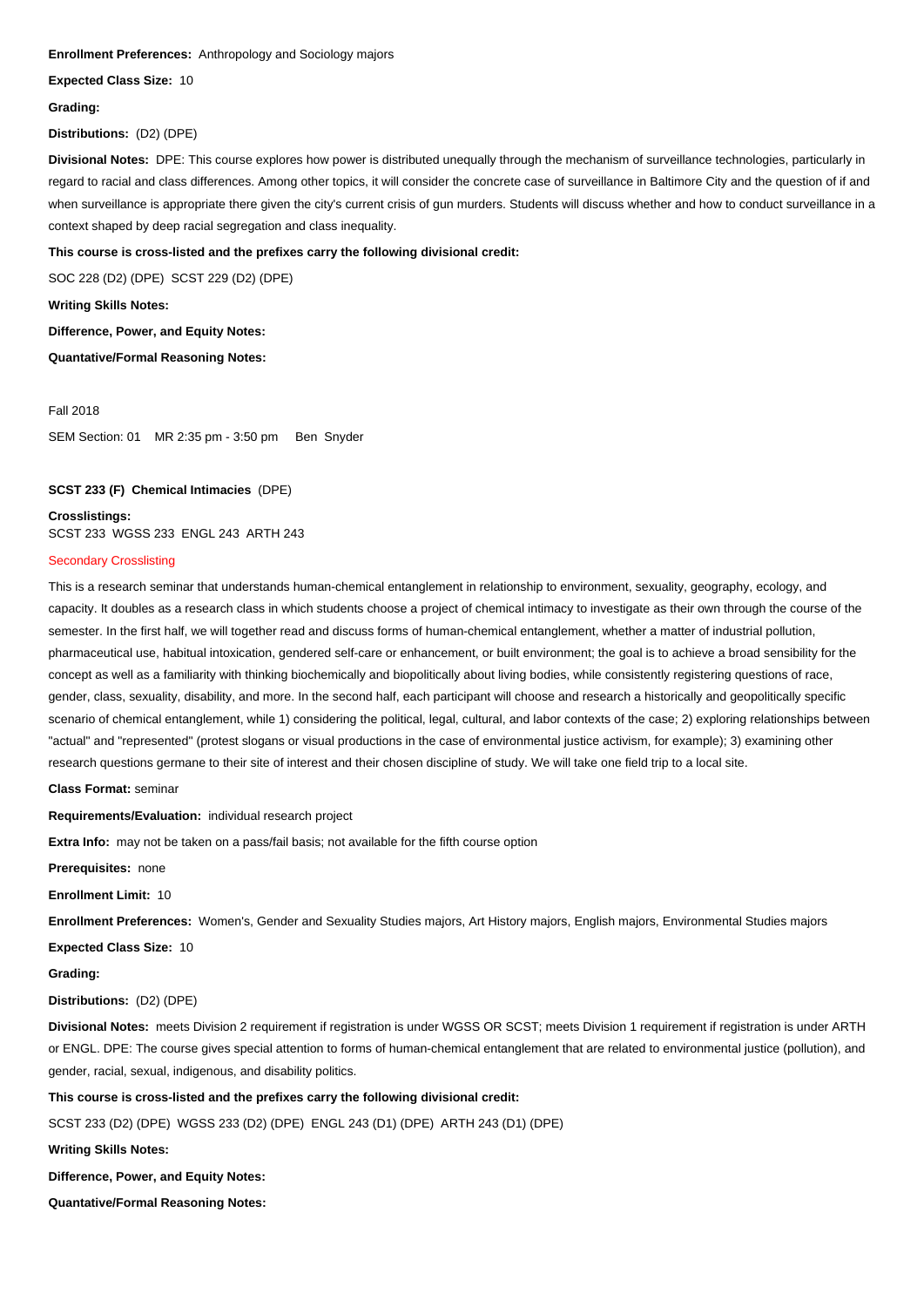#### Fall 2018

SEM Section: 01 M 7:00 pm - 9:40 pm Mel Y. Chen

### **SCST 235 (F) Innovation, Gender, and Sustainable Development** (DPE)

#### **Crosslistings:**

WGSS 235 SCST 235

### Secondary Crosslisting

Technological innovation is vital for communities, businesses and nations seeking to adapt to a globalized, competitive world. But any innovation also has impacts on all three dimensions of sustainability: the ecological, the economic, and the social. For example, such impacts may either exacerbate or mitigate gender inequalities. This course uses a gender studies lens to study innovation in the development of sustainable practices in the present and for the future. We will look at the impact of gender stereotypes on innovation, including the co-construction of gender and technology. Since the course is taught by a visiting scholar from Sweden, a particular focus will be the EU's policy of "Gender Mainstreaming" which requires all proposed policies to be assessed for their impact on gender inequality. The course looks at technical development as necessary and valuable, while investigating power relations and taken-for-granted views embedded in the particular forms it takes. The course will rely largely on analysis of case studies, and students will be encouraged to apply the analytic tools of the course to develop US-based case studies of their own.

**Class Format:** seminar, combination of lecture and discussion

**Requirements/Evaluation:** reading journal, mid-term exam, and a final research project

**Extra Info:** may not be taken on a pass/fail basis; not available for the fifth course option

**Prerequisites:** none

**Enrollment Limit:** 15

**Enrollment Preferences:** Women's, Gender and Sexuality Studies majors, Environmental Studies majors, students who have taken WGSS 101

**Expected Class Size:** 10

#### **Grading:**

#### **Distributions:** (D2) (DPE)

**Divisional Notes:** DPE: The course focuses specifically on tools for analysing the potential differential impacts of sustainable development projects along gender lines.

### **This course is cross-listed and the prefixes carry the following divisional credit:**

WGSS 235 (D2) (DPE) SCST 235 (D2) (DPE)

### **Writing Skills Notes:**

**Difference, Power, and Equity Notes:** 

**Quantative/Formal Reasoning Notes:** 

#### Fall 2018

SEM Section: 01 TF 1:10 pm - 2:25 pm Maria K. Udén

# **SCST 236 (F) Automatic Culture: From the Mechanical Turk to A.I.**

**Crosslistings:**  SCST 236 HSCI 236

### Primary Crosslisting

Using literary writing and visual representation as our primary points of entry, we will study the history of automation, exploring its effects as idea and as material implementation upon public and private spheres, craftsmen and courts, wage-laborers, artists, and inventors. Readings from such authors as E.T.A. Hoffman, Kurt Vonnegut, Roald Dahl, and Sydney Padua will be supplemented with studies in the history and historiography of technology. The objects we examine will be as different from one another as the dulcimer-playing android presented as a gift to Marie Antoinette, IBM's Deep Blue, and contemporary devices like Amazon's Echo.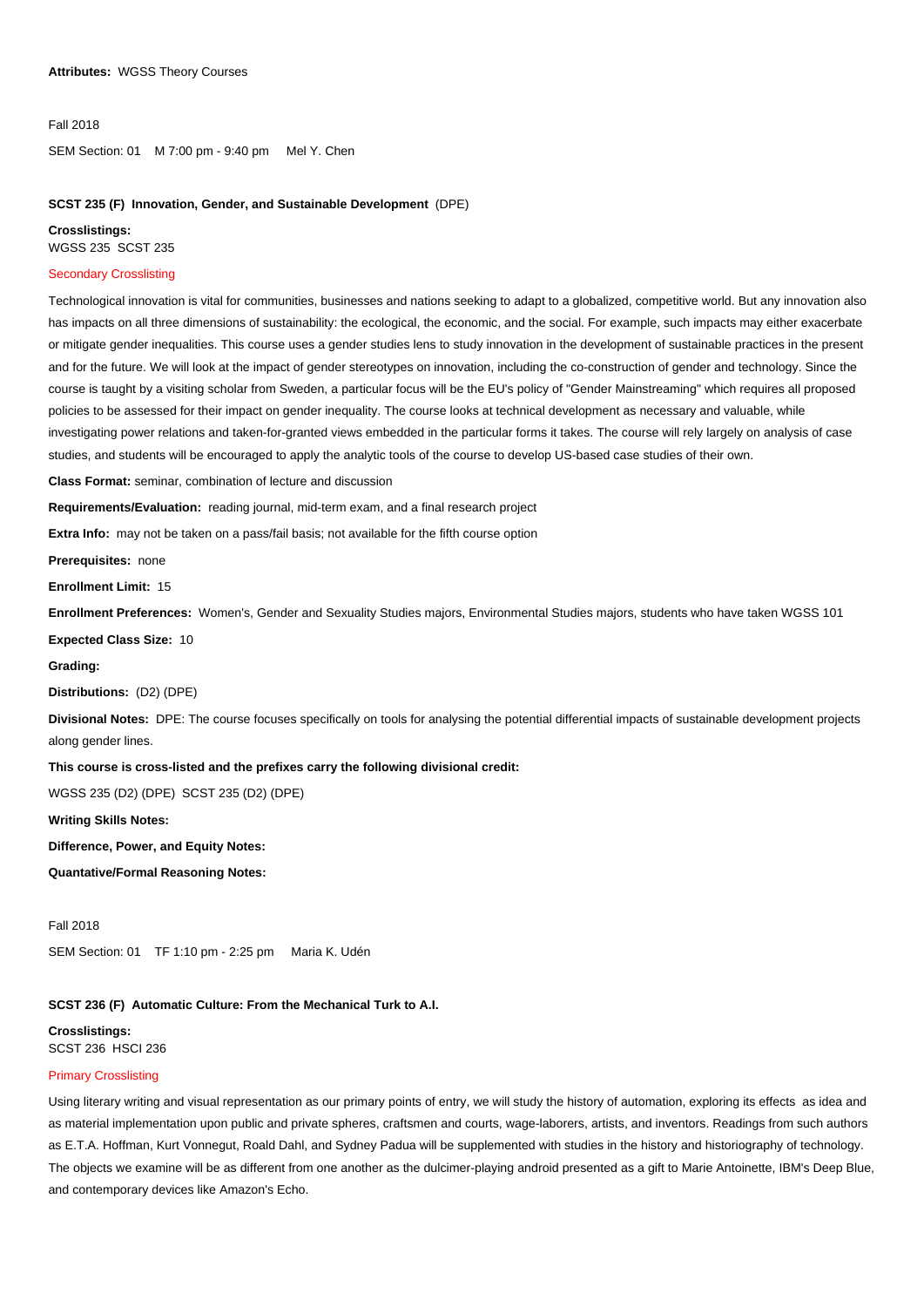#### **Class Format:** seminar

**Requirements/Evaluation:** students will be evaluated based on mid-term and final essays, discussion participation, and brief in-class writing exercises.

**Prerequisites:** none **Enrollment Limit:** 25 **Enrollment Preferences:** SCST concentrators **Expected Class Size:** none **Grading: Distributions:** (D2) **This course is cross-listed and the prefixes carry the following divisional credit:** SCST 236 (D2) HSCI 236 (D2) **Writing Skills Notes: Difference, Power, and Equity Notes: Quantative/Formal Reasoning Notes:** 

Fall 2018

SEM Section: 01 TR 8:30 am - 9:45 am Ezra D. Feldman

### **SCST 240 (F) Great Astronomers and Their Original Publications** (WI)

**Crosslistings:**  HSCI 240 ASTR 240 LEAD 240 SCST 240

### Secondary Crosslisting

We study many of the greatest names in the history of astronomy, consider their biographies, assess their leadership roles in advancing science, and examine and handle the first editions of their books and other publications. Our study includes, in addition to a Shakespeare First Folio (with its astronomical mentions) and a page from the Gutenberg Bible, original books such as: 16th-century, Nicolaus Copernicus (heliocentric universe); Tycho Brahe (best pre-telescopic observations); 17th-century, Galileo (discoveries with his first astronomical telescope, 1610; sunspots, 1613; Dialogo , 1632); Johannes Kepler (laws of planetary motion, 1609, 1619); Johannes Hevelius and Elisabeth Hevelius (atlases of the Moon and of stars, 1647, and 1687); Isaac Newton (laws of universal gravitation and of motion, 1687); 18th-century, Edmond Halley (Miscellanea curiosa, eclipse maps, 1715, 1724); John Flamsteed and Margaret Flamsteed (Atlas Coelestis, 1729); William Herschel and Caroline Herschel (1781, 1798). In more recent centuries, the original works are articles: 20th--century: Albert Einstein (special relativity, 1905; general relativity, 1916); Marie Curie (radioactivity); Cecilia Payne-Gaposchkin (hydrogen dominating stars, 1929), Edwin Hubble (Hubble's law, 1929); Vera Rubin (dark matter, 1970s); Jocelyn Bell Burnell (pulsar discovery, 1968); 21st-century: Wendy Freedman (Universe's expansion rate, 2000s). We will also read biographies and recent novels dealing with some of the above astronomers. With the collaboration of the Chapin Librarian, we will meet regularly in the Chapin Library of Rare Books and also have a session at the library of the Clark Art Institute to see its rare books of astronomical interest. The course is a repeat of the successful course first given during the 2014-15 academic year's Year of the Book, honoring the new Sawyer L ibrary and the expansion of the Chapin Library of Rare Books. i

**Class Format:** seminar

**Requirements/Evaluation:** class participation, two 5-page intermediate papers, and a final 15-page paper

**Enrollment Limit:** 12

**Enrollment Preferences:** if overenrolled, preference by written paragraph of explanation of why student wants to take the course

#### **Grading:**

**Distributions:** (D2) (WI)

**Divisional Notes:** meets Division 3 requirement if registration is under ASTR; meets Division 2 requirement if registration is under HSCI, LEAD or SCST

**This course is cross-listed and the prefixes carry the following divisional credit:**

HSCI 240 (D2) (WI) ASTR 240 (D3) (WI) LEAD 240 (D2) (WI) SCST 240 (D2) (WI)

**Writing Skills Notes:**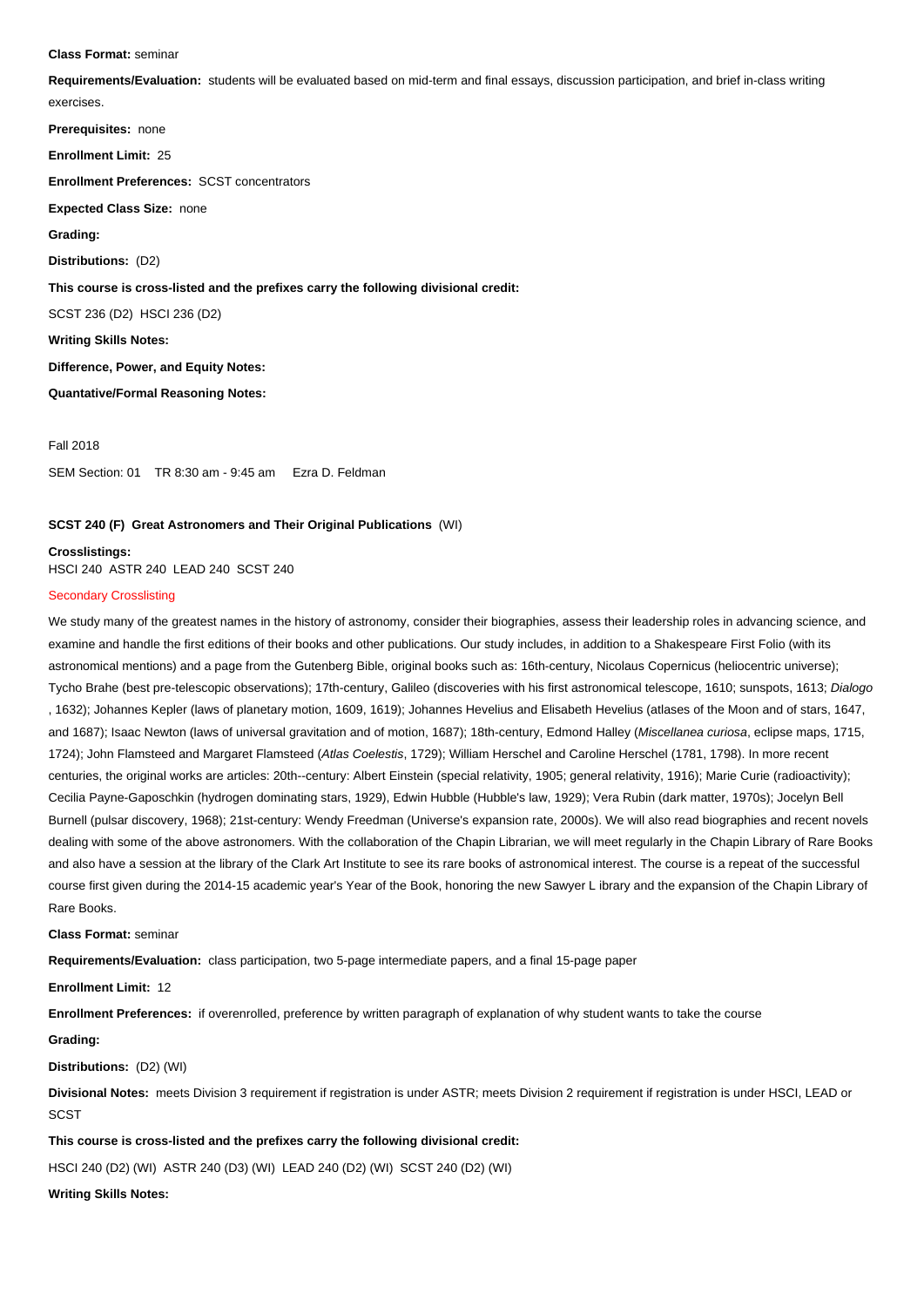# **Difference, Power, and Equity Notes:**

### **Quantative/Formal Reasoning Notes:**

**Attributes:** LEAD Facets or Domains of Leadership SCST Related Courses

#### Fall 2018

SEM Section: 01 W 1:10 pm - 3:50 pm Jay M. Pasachoff

# **SCST 250 (S) Environmental Justice** (DPE)

**Crosslistings:**  ENVI 250 SCST 250 Ī

### Secondary Crosslisting

How are local and global environmental problems distributed unevenly according to race, gender, and class? What are the historical, social and economic structures that create unequal exposures to environmental risks and benefits? And how does inequity shape the construction and distribution of environmental knowledge? These are some of the questions we will take up in this course, which will be reading and discussion intensive. Through readings, discussions, and case studies, we will explore EJ in both senses. Potential topics include: toxics exposure, food justice, urban planning, e-waste, unnatural hazards, nuclearism in the U.S. West, natural resources and war, and climate refugees. Occasionally, community leaders, organizers, academics, and government officials will join the class to discuss current issues.

**Class Format:** seminar

**Requirements/Evaluation:** several short essays, final essay

**Extra Info:** may not be taken on a pass/fail basis; not available for the fifth course option

**Prerequisites:** ENVI101 or permission of the instructor

**Enrollment Limit:** 12

**Enrollment Preferences:** Environmental Studies concentrators

**Expected Class Size:** 10

**Grading:** 

#### **Distributions:** (D2) (DPE)

**Divisional Notes:** DPE: This course will explore how unequal power leads to environmental injustice. Specifically, we will analyze how local and global environmental problems are distributed unevenly according to race, gender, and class. This is a service-based learning course, and students will hone skills to address environmental injustices.

### **This course is cross-listed and the prefixes carry the following divisional credit:**

ENVI 250 (D2) (DPE) SCST 250 (D2) (DPE)

### **Writing Skills Notes:**

### **Difference, Power, and Equity Notes:**

### **Quantative/Formal Reasoning Notes:**

**Attributes:** ENVI Humanities, Arts + Social Science Electives EVST Culture/Humanities EXPE Experiential Education Courses

#### Spring 2019

SEM Section: 01 W 1:10 pm - 3:50 pm Laura J. Martin

### **SCST 265 (F) Digital Performance Lab**

**Crosslistings:**  SCST 265 THEA 265

### Secondary Crosslisting

A collaborative laboratory investigating the intersection of live art and new media, this studio course explores the opportunities for (and problems of) performing through various media. Using audio, video, web-based, interactive, algorithmic, and analog platforms, students will perform research and create performances that examine liveness, broadcasting, digital stages, networking, and what it means to be both a spectator and a maker in the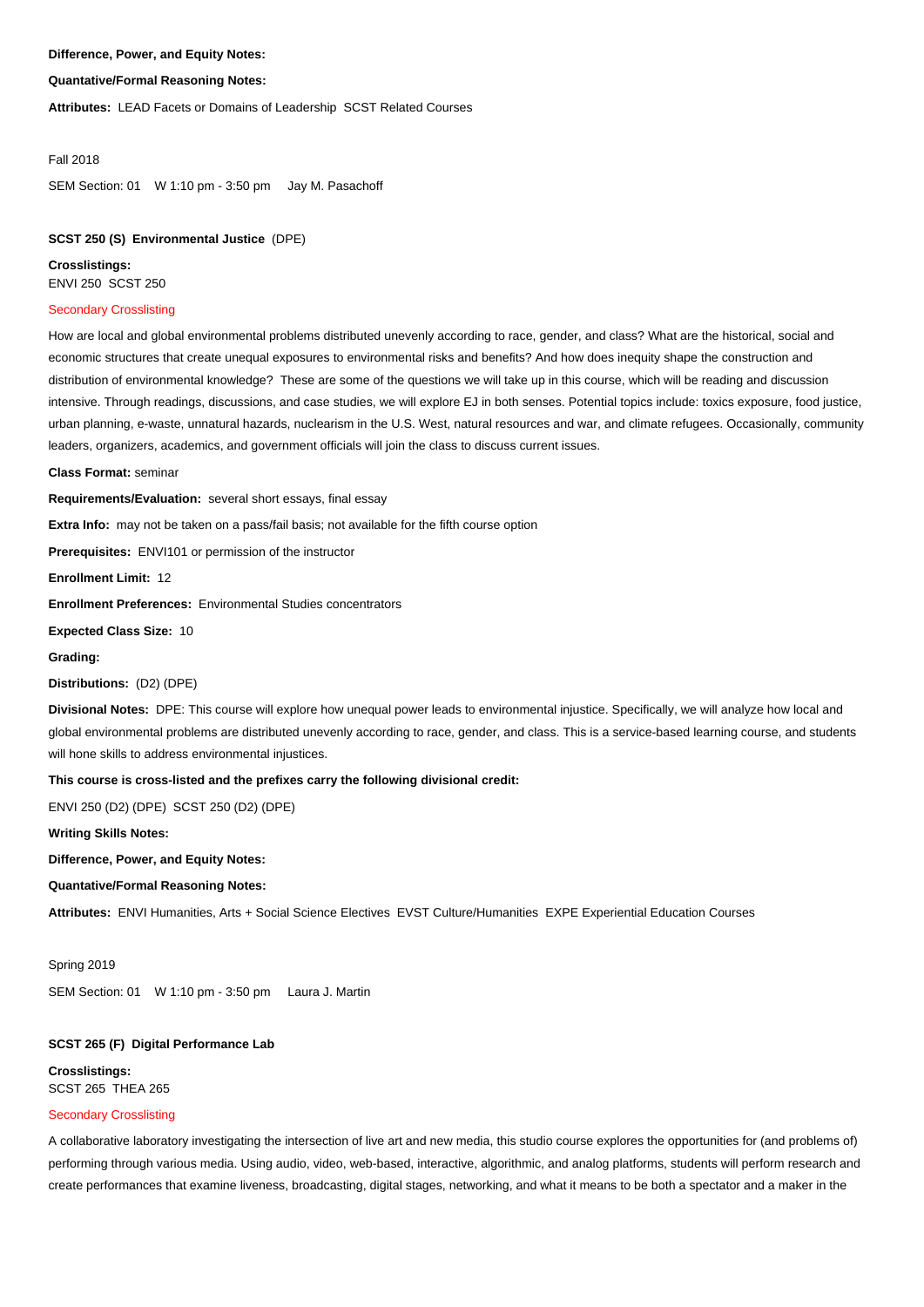digital age. Students will develop technical and collaborative skills in artistic and new media production, gain fluency in contemporary theories of liveness, performance, and visual culture, and will research historical and current trends in mediatized performance practices.

Platforms/technologies/media forms that may be considered include Twitter, live radio, in-ear monitors, algorithmic composition, bots, video games, live streaming, VJ software, interactive audio, sensors, soundwalks, Snapchat, VR, and surveillance.

#### **Class Format:** studio and lab

**Requirements/Evaluation:** bi-weekly projects and presentations, bi-weekly 2-page critical writing assignments, class participation, work ethic, and collaborative skills

**Extra Info:** may not be taken on a pass/fail basis

**Prerequisites:** none

**Enrollment Limit:** 20

**Enrollment Preferences:** none

**Expected Class Size:** 6

**Grading:** 

**Materials/Lab Fee:** \$100

**Distributions:** (D2)

**Divisional Notes:** meets Division 1 requirement if registration is under THEA; meets Division 2 requirement if registration is under SCST

**This course is cross-listed and the prefixes carry the following divisional credit:**

SCST 265 (D2) THEA 265 (D1)

**Writing Skills Notes:** 

**Difference, Power, and Equity Notes:** 

### **Quantative/Formal Reasoning Notes:**

**Attributes:** EXPE Experiential Education Courses

#### Fall 2018

| STU Section: 01 W 1:10 pm - 3:50 pm Emily E. Rea |  |
|--------------------------------------------------|--|
| STU Section: 02 T 1:10 pm - 2:25 pm Emily E. Rea |  |

### **SCST 273 (F) Politics without Humans?**

**Crosslistings:**  ENVI 273 PSCI 273 SCST 273

### Secondary Crosslisting

Are human beings the only beings who belong in politics? And is political involvement a unique or defining aspect of what it means to be human? Such questions are increasingly complex as the boundaries of "the human" become blurred by the rise of artificial intelligence, robotics, and brain implants: shifting attitudes towards both animal and human bodies; and the automation of economic and military decisions (buy! sell! attack! retreat!) that used to be the prerogative of human actors. How do visions of politics without humans and humans without politics impact our thinking about longstanding questions of freedom, power, and right? Can and should the link between humans and politics survive in an age in which "posthuman" or "transhuman" entities become central characters in the drama of politics? This class will consider these questions through readings, films and artifacts that bring political theory into conversation with science fiction, popular literature on the so-called "singularity" (the merger of humans with computers), science and technology studies, evolutionary anthropology, "new materialist" philosophy, and feminist theory.

**Class Format:** lecture/seminar

**Requirements/Evaluation:** class participation, three 6- to 8-page papers

**Extra Info:** please note that this is an introductory-level course with no prerequisites. First year students and those with no background in political theory are welcome, as are more experienced students

**Prerequisites:** none

**Enrollment Limit:** 35

**Expected Class Size:** 15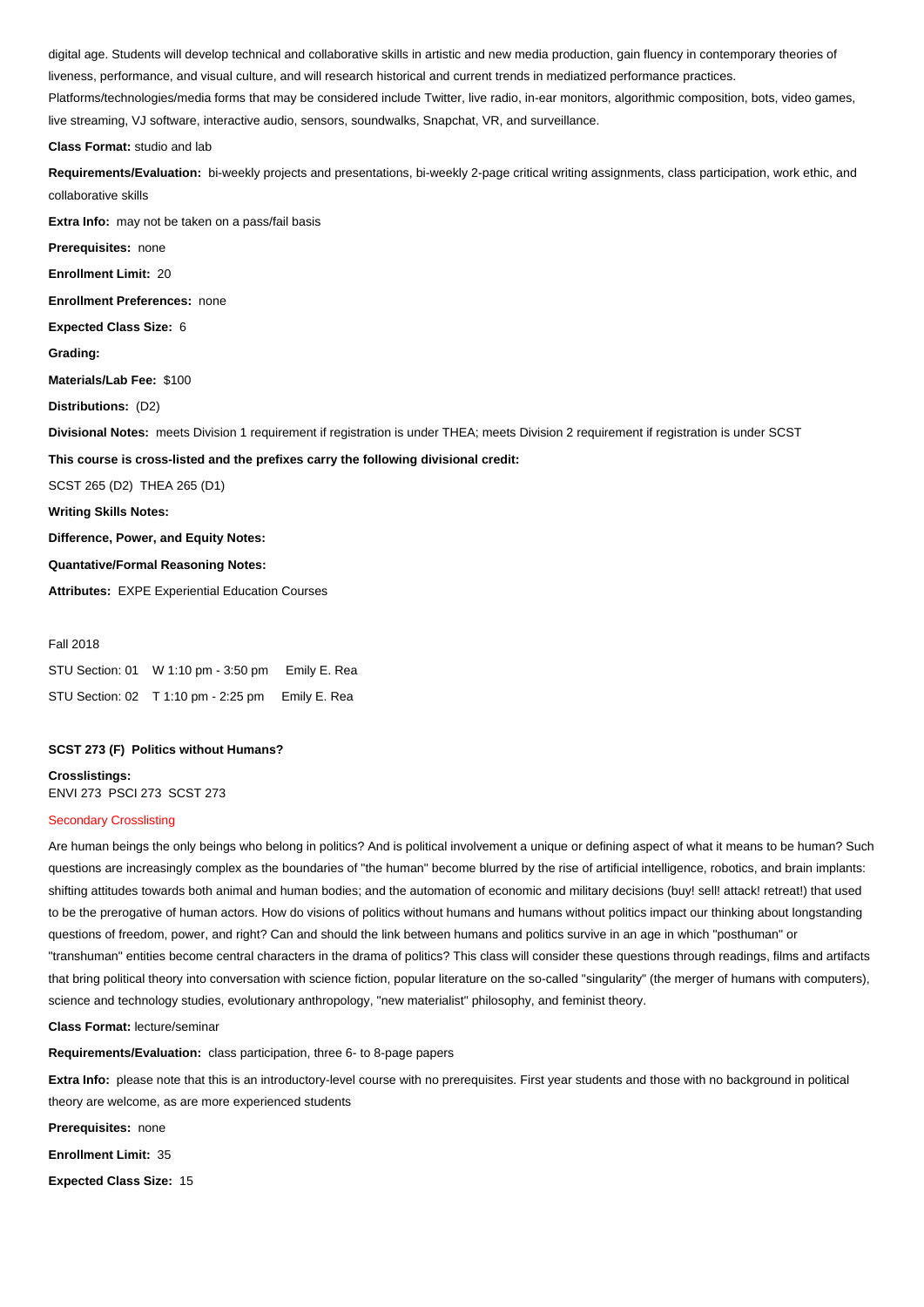#### **Grading:**

**Distributions:** (D2)

# **This course is cross-listed and the prefixes carry the following divisional credit:**

ENVI 273 (D2) PSCI 273 (D2) SCST 273 (D2)

**Writing Skills Notes:** 

**Difference, Power, and Equity Notes:** 

# **Quantative/Formal Reasoning Notes:**

**Attributes:** AMST Critical and Cultural Theory Electives ENVI Environmental Policy PHIL Related Courses PSCI Political Theory Courses

Fall 2018

LEC Section: 01 Cancelled

# **SCST 276 Music and the Internet**

Since the release of Napster in 1999, the Internet's relationship with music has been sometimes elevating and sometimes adversarial. While it has granted listeners access to broad music libraries and musicians access to large audiences, the Internet has also exposed listeners to legal action, taxed artists with dwindling royalties, and disrupted and reshaped the recording and publishing industries. This course examines how the Internet has affected music at every level, from its creation to its distribution and consumption. Topics will include music written for online spaces, musical performances that take place online, music and online gaming, live music that refers to the Internet, the financial and philosophical background of music file formats, changing notions of musical ownership, censorship of music online, music's place in memes, and the user experience in (and attitudes toward music projected by) services like iTunes, YouTube, Spotify, and musically.

**Class Format:** lecture/discussion

**Requirements/Evaluation:** 4-page midterm paper, 8-page final paper, one presentation, two mid-semester creative projects

**Prerequisites:** none **Enrollment Limit:** 19 **Enrollment Preferences:** none **Expected Class Size:** 14 **Grading: Distributions:** (D1) **Divisional Notes:** meets Division 1 requirement if registration is under MUS; meets Division 2 requirement if registration is under SCST **Writing Skills Notes: Difference, Power, and Equity Notes: Quantative/Formal Reasoning Notes: Attributes:** FMST Core Courses Not offered current academic year

### **SCST 281 (F) Religion and Science**

**Crosslistings:**  SCST 281 REL 281

### Secondary Crosslisting

In the last few years the deniers of religion such as Dennett and Dawkins have forcefully argued that recent scientific developments show the degree to which religion is irrelevant to a modern understanding of what it means to be human. Atran and Boyer have made a similar case, arguing that recent progresses in our understanding of human cognition demonstrate that religion is a purely natural phenomenon that has little if any value for human development. Theologians such as Haught and Polkinghorne have rejected these views, arguing that a proper understanding of scientific developments such as evolution and quantum mechanics suggests religiously relevant views of the universe and our place therein. This course considers these competing perspectives while offering critical reflections on the views and categories involved in these controversies. We also examine the works of reflective naturalists such as Bellah and Herrstein, who argue that far from showing the irrelevance of religious ideas and practices, the new mind and life sciences suggest a much more nuanced view according to which religion is both grounded in the natural world and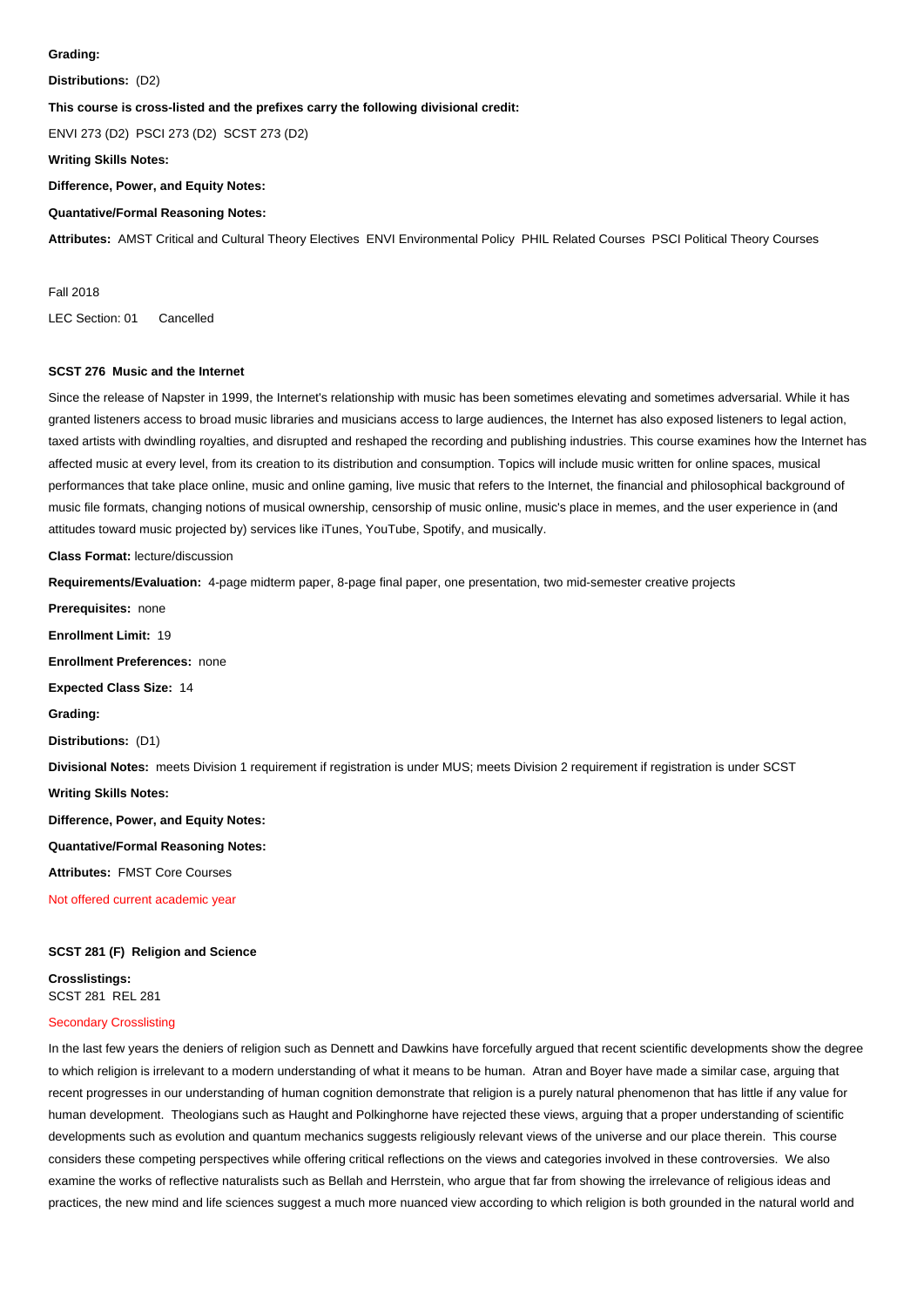central to the development of human culture. Hence, it cannot be easily discounted as irrelevant to a scientifically informed understanding of what it means to be human.

İ **Class Format:** seminar

**Requirements/Evaluation:** full attendance and participation, two essays

**Prerequisites:** none

**Enrollment Limit:** 18

**Grading:** 

**Distributions:** (D2)

**This course is cross-listed and the prefixes carry the following divisional credit:**

SCST 281 (D2) REL 281 (D2)

**Writing Skills Notes:** 

**Difference, Power, and Equity Notes:** 

**Quantative/Formal Reasoning Notes:** 

**Attributes:** SCST Related Courses

Fall 2018

SEM Section: 01 M 7:00 pm - 9:40 pm Georges B. Dreyfus

# **SCST 301 (F) Social Construction** (DPE)

# **Crosslistings:**

SCST 301 COMP 315 REL 301 SOC 301 WGSS 302

### Secondary Crosslisting

"Social construction" can often seem like the great collegial insight. By now, you've all heard that categories such as race, gender, and sexuality are in some sense not part of nature, but instead are created and maintained socially or culturally. The idea of social construction has been vital to critical race theory and queer theory, and, in this course, we will push ourselves into philosophy of science to see whether or not these same insights apply to everything. If we know that "Whiteness," "heterosexuality," and "masculinity," for instance, are all socially constructed, we will ask if the same is true of "electrons," "money," "the solar system," and "climate change." Can it be that all of our reality is socially constructed? Or does social construction have limits? If so, what are they? We will also ask more fundamental questions, such as: What does it mean to say something is socially constructed? How does social construction relate to claims that an aspect of the world is "real" or "not real?" Is social construction a theory about language, power, culture, societies, human perceptions, or the limits of science? What kind of political, ethical, ontological, or epistemological work do theories of social construction do? We will begin with different accounts of the social construction of race, gender, and sexuality. In the second part of the course, we will dig deeper into philosophical debates about social construction as such. Then we will explore constructionism about natural science. In the last part of the course, we will change gears and explore look at cutting-edge work in the theory of social science aimed at explaining the construction and ontology of social worlds. The class will culminate in a project in which students will put their social construction theories into practice.

**Class Format:** seminar

**Requirements/Evaluation:** regular attendance and participation, short weekly reflection papers, a 10-page research paper, and final project

**Extra Info:** may not be taken on a pass/fail basis

**Prerequisites:** none

**Enrollment Limit:** 15

**Enrollment Preferences:** Religion majors, then majors from cross-listed departments

**Expected Class Size:** 15

**Grading:** 

**Distributions:** (D2) (DPE)

**Divisional Notes:** meets Division 2 requirement if registration is under REL, SOC, WGSS or SCST; meets Division 1 requirement if registration is under COMP. DPE: Central to REL 301 will be an analysis of the social construction of race, gender, and sexuality. It will show how power and difference are tied up in their construction and maintenance of these categories. Students will be taught how to critically analyze race, gender, and sexuality as well as social construction as such. Students will also learn sophisticated tools for studying systems of social power and difference.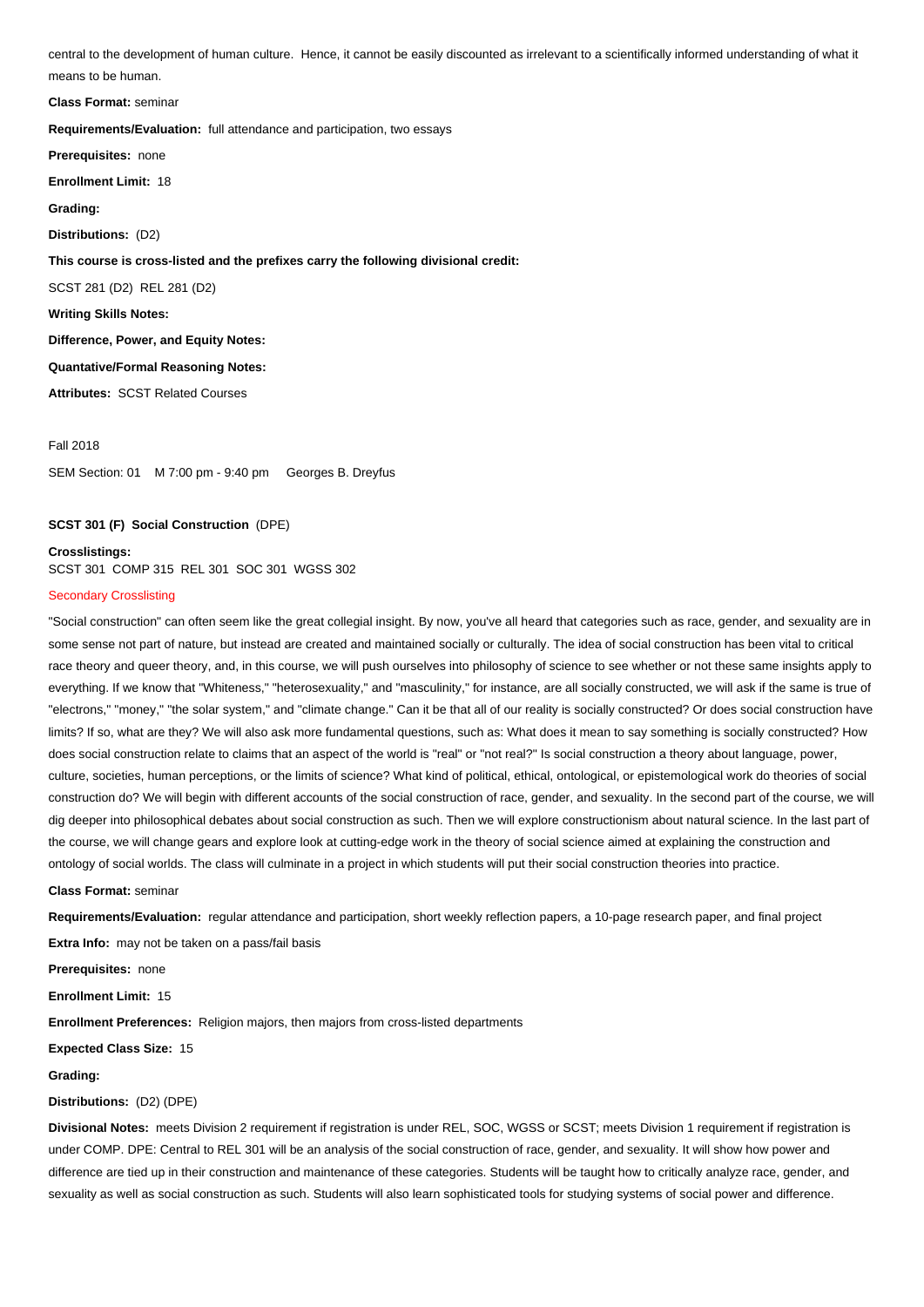# **This course is cross-listed and the prefixes carry the following divisional credit:**

SCST 301 (D2) (DPE) COMP 315 (D1) (DPE) REL 301 (D2) (DPE) SOC 301 (D2) (DPE) WGSS 302 (D2) (DPE)

**Writing Skills Notes:** 

**Difference, Power, and Equity Notes:** 

**Quantative/Formal Reasoning Notes:** 

**Attributes:** PHIL Related Courses

Fall 2018

SEM Section: 01 W 1:10 pm - 3:50 pm Jason Josephson Storm

# **SCST 312 (S) Philosophical Implications of Modern Physics** (QFR)

**Crosslistings:**  PHYS 312 SCST 312 PHIL 312

### Secondary Crosslisting

Some of the discoveries made by physicists over the last century seem to show that our common sense views are deeply at odds with our most sophisticated and best confirmed scientific theories. The course will present the essential ideas of relativity theory and quantum theory and explore their implications for philosophy. We will ask, for example, what these theories tell us about the nature of space, time, probability and causality.

#### **Class Format:** lecture

**Requirements/Evaluation:** attendance, participation, problem sets, exams, six 1- to 2-page papers and a 12- to 15-page term paper

**Prerequisites:** MATH 140, high-school physics, and either a 200-level course in PHIL or a 100-level course in PHYS

**Enrollment Limit:** 20

**Enrollment Preferences:** Philosophy majors and Physics majors

**Expected Class Size:** 20

**Grading:** 

**Distributions:** (D2) (QFR)

**Divisional Notes:** meets the Division 2 requirement if registration is under PHIL or SCST; Division 3 requirement if registration under PHYS

**This course is cross-listed and the prefixes carry the following divisional credit:**

PHYS 312 (D3) (QFR) SCST 312 (D2) (QFR) PHIL 312 (D2) (QFR)

**Writing Skills Notes:** 

**Difference, Power, and Equity Notes:** 

### **Quantative/Formal Reasoning Notes:**

**Attributes:** PHIL Contemp Metaphysics & Epistemology Courses

Spring 2019

LEC Section: 01 TR 11:20 am - 12:35 pm Frederick W. Strauch, Keith E. McPartland

### **SCST 315 (S) Blackness 2.0: Race, Film and New Technologies**

**Crosslistings:**  AFR 315 AMST 315 SCST 315

### Secondary Crosslisting

Are distinctions of race truly eliminated with digital technologies? Through an engagement with scholarship in media studies, cultural studies, gender studies, and Africana studies (to name a few), this course will investigate the nuanced ways blackness is (re)constructed and (re)presented in digital technologies. Although we will largely focus on representations of blackness in modern film, we will examine the impact of 'new' technologies upon the broader categories of race, gender, and sexuality. Additional topics may include: avatar-based entertainment; race in the 'real' vs 'virtual' world; emoji wars; blogosphere politics; internet and hashtag activism; social networking and a post-race future; and fandom in the twitter era.

**Class Format:** seminar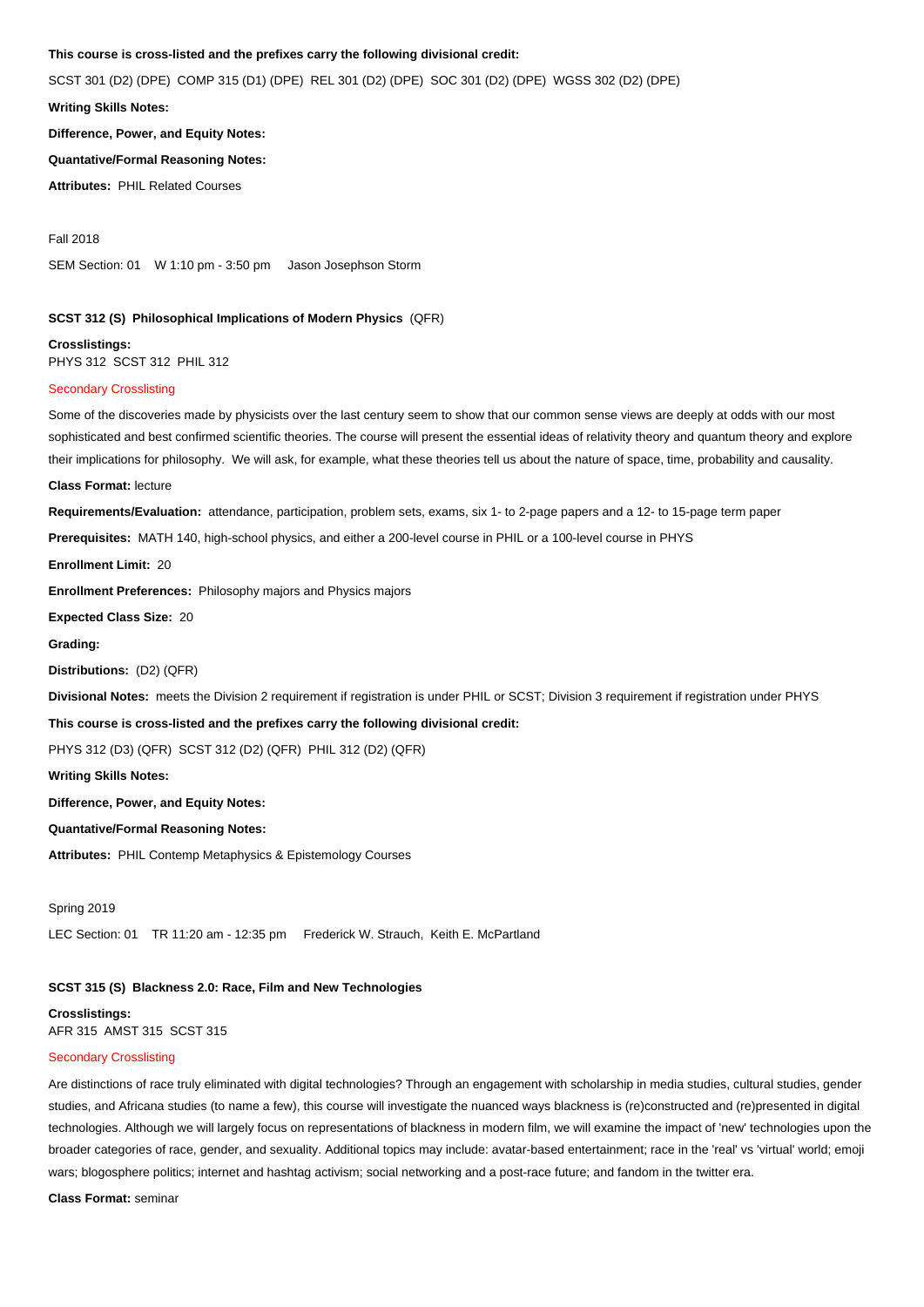**Requirements/Evaluation:** evaluation based on participation and attendance, creation and maintenance of a personal blog, structural analyses for film, and design of an original multimedia project.

**Extra Info:** may not be taken on a pass/fail basis; not available for the fifth course option

**Prerequisites:** none **Enrollment Limit:** 19 **Enrollment Preferences:** Africana Studies concentrators **Expected Class Size:** 15 **Grading: Distributions:** (D2) **This course is cross-listed and the prefixes carry the following divisional credit:** AFR 315 (D2) AMST 315 (D2) SCST 315 (D2) **Writing Skills Notes: Difference, Power, and Equity Notes: Quantative/Formal Reasoning Notes:** 

**Attributes:** AFR Core Electives AMST Arts in Context Electives AMST Comp Studies in Race, Ethnicity, Diaspora FMST Core Courses

#### Spring 2019

SEM Section: 01 TR 9:55 am - 11:10 am Rhon S. Manigault-Bryant

### **SCST 319 Neuroethics** (WI)

Neuroscience studies the brain and mind, and thereby some of the most profound aspects of human existence. In the last decade, advances in our understanding of brain function and in our ability to manipulate brain function have raised significant ethical challenges. This tutorial will explore a variety of important neuroethical questions. Potential topics will include pharmacological manipulation of "abnormal" personality; the use of "cosmetic pharmacology" to enhance cognition; the use of brain imaging to detect deception or to understand the ability, personality or vulnerability of an individual; the relationship between brain activity and consciousness; manipulation of memories; the neuroscience of morality and decision making. In addition to exploring these and other ethical issues, we will explore the basic science underlying them.

#### **Class Format:** tutorial

**Requirements/Evaluation:** evaluation will be based on five 5-page position papers and five short response papers as well as participation in discussions

**Extra Info:** may not be taken on a pass/fail basis; not available for the fifth course option

**Prerequisites:** PSYC 212 (same as BIOL 212 or NSCI 201); or permission of instructor

#### **Enrollment Limit:** 10

**Enrollment Preferences:** Psychology majors and Neuroscience concentrators

**Expected Class Size:** 10

**Grading:** 

**Distributions:** (D2) (WI)

**Divisional Notes:** meets Division 2 requirement if registration is under PSYC; meets Division 3 requirement if registration is under NSCI

### **Writing Skills Notes:**

**Difference, Power, and Equity Notes:** 

### **Quantative/Formal Reasoning Notes:**

**Attributes:** NSCI Group B Electives PSYC Area 1 - Behavioral Neuroscience

Not offered current academic year

### **SCST 330 (S) Technology, Culture and Society**

**Crosslistings:**  SOC 330 SCST 330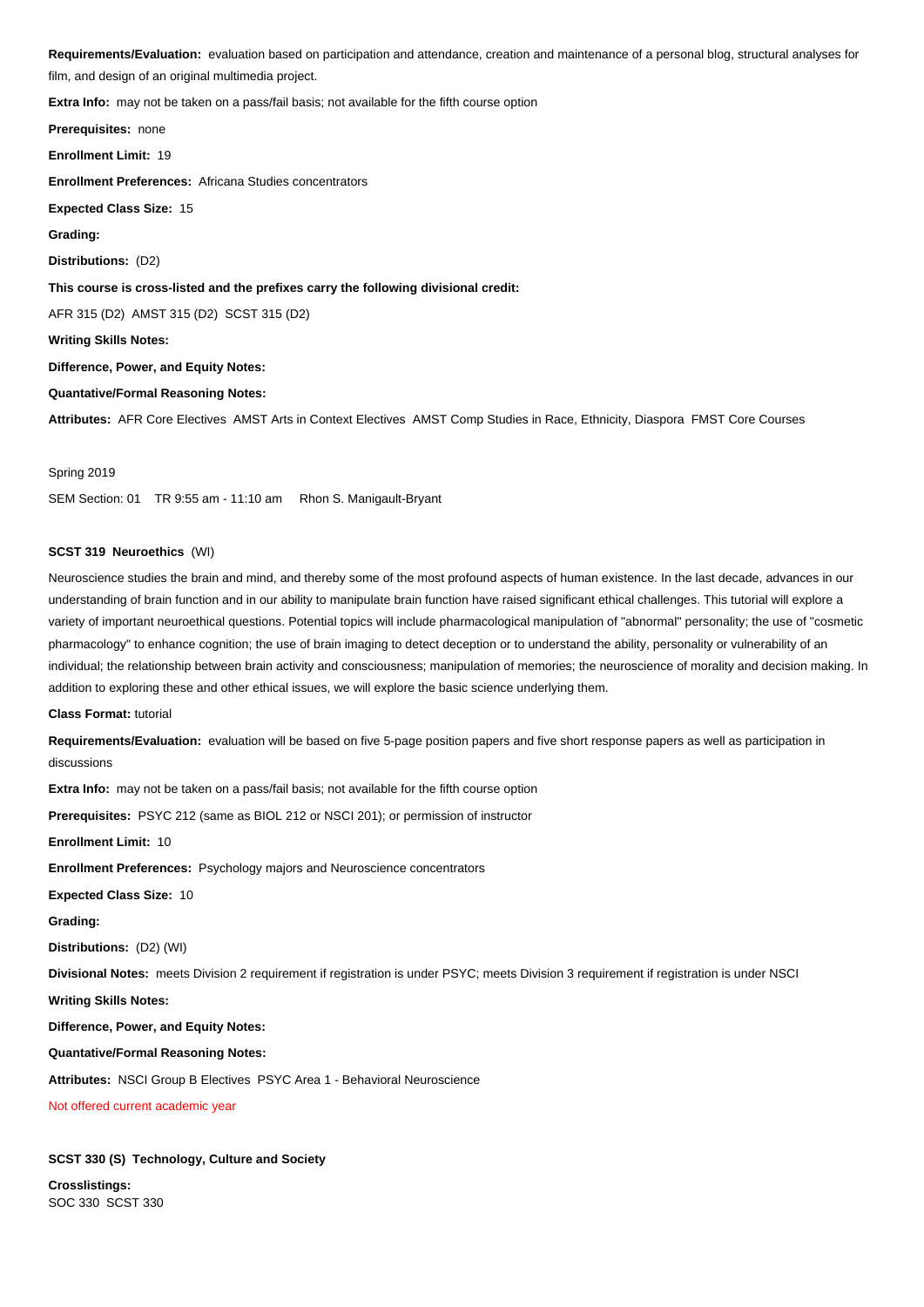### Secondary Crosslisting

An introduction to major trajectories of theory and empirical research in the sociology and history of technology: the Social Construction of Technology (SCOT), Large Scale Technological Systems (LTS), Actor-Network Theory (ANT), and cultural studies of technoscience broadly. Students will also become acquainted with a number of philosophical positions on technology: instrumentalist, Marxist, cultural/ substantivist, humanist and posthumanist. Topics to be explored include technology, (post)industrial capitalism, and the nature of modern power; the role of technology in giving shape and weight to social institutions and forms of agency; technology, individualism, and everyday life in the modern world; technological determinism; resistance and accommodation to technological change; technology as a point of view and total way of life (culture); language, quantification, computerization, and (tele)visual media; and technology and environment. The course is furthermore designed to allow students to explore and research topics not appearing on the syllabus in the main.

**Class Format:** seminar

**Requirements/Evaluation:** weekly discussion precis, class presentations, a midterm essay and final paper

**Extra Info:** may not be taken on a pass/fail basis **Prerequisites:** none **Enrollment Limit:** 20 **Enrollment Preferences:** Anthropology and Sociology majors **Expected Class Size:** 20 **Grading: Distributions:** (D2) **This course is cross-listed and the prefixes carry the following divisional credit:** SOC 330 (D2) SCST 330 (D2) **Writing Skills Notes: Difference, Power, and Equity Notes: Quantative/Formal Reasoning Notes:**  Not offered current academic year

### **SCST 338 (F) Transhumanism: Religion, Technoscience, Obsolescence**

**Crosslistings:** 

# HSCI 338 SCST 338 REL 338 SOC 338

### Secondary Crosslisting

This interdisciplinary seminar invites students to pursue sociohistorical analysis and sustained critical discussion of the so-called "transhumanist movement" and its overriding aim: the transformation and eventual transcendence of human biological constitution; the realization, through highly speculative technoscientific means, of an enhanced or even "postbiological" existence, the so-called "posthuman condition," "Humanity 2.0." Through close readings of historical documents, transhumanist texts, scholarship on transhumanism, and relevant works of science-fiction film and literature, we will position the movement as an empirical conduit through which to explore the sociohistorical conditions under which transhumanist ideas have emerged, circulated, and taken up residence. To this end, we will consider transhumanism's ties to some of the most objectionable aspects of modern technology and late capitalism; eugenics, the commodification of health, and massive investments pharmaceuticals, anti-aging medicine, and so-called "GNR" technologies (i.e. genetics, nanotechnology, and artificial intelligence and robotics); the movement's affinities with neoliberalism and Euro-American (cyber) libertarian politics; and what some have pointed to as transhumanism's racialized subtext of whiteness. We will furthermore devote considerable attention to the technological singularity, artificial intelligence, the figure of the cyborg, mind-uploading, space colonization, and cryonic suspension, all of which, like transhumanism broadly, suggest that science and technology have in some sense come to operate as powerful channeling agents for the very sorts of magical beliefs, practices, and forms of expectation and association that theorists of secularization expected modernity to displace. Lastly, throughout the course of the seminar we will take transhumanism as a provocation to think broadly and seriously about embodiment, culture, and ways of being human.

**Class Format:** seminar

**Requirements/Evaluation:** attendance and participation, informal weekly writing, 15- to 20-page seminar paper

**Extra Info:** not available for the fifth course option

**Prerequisites:** none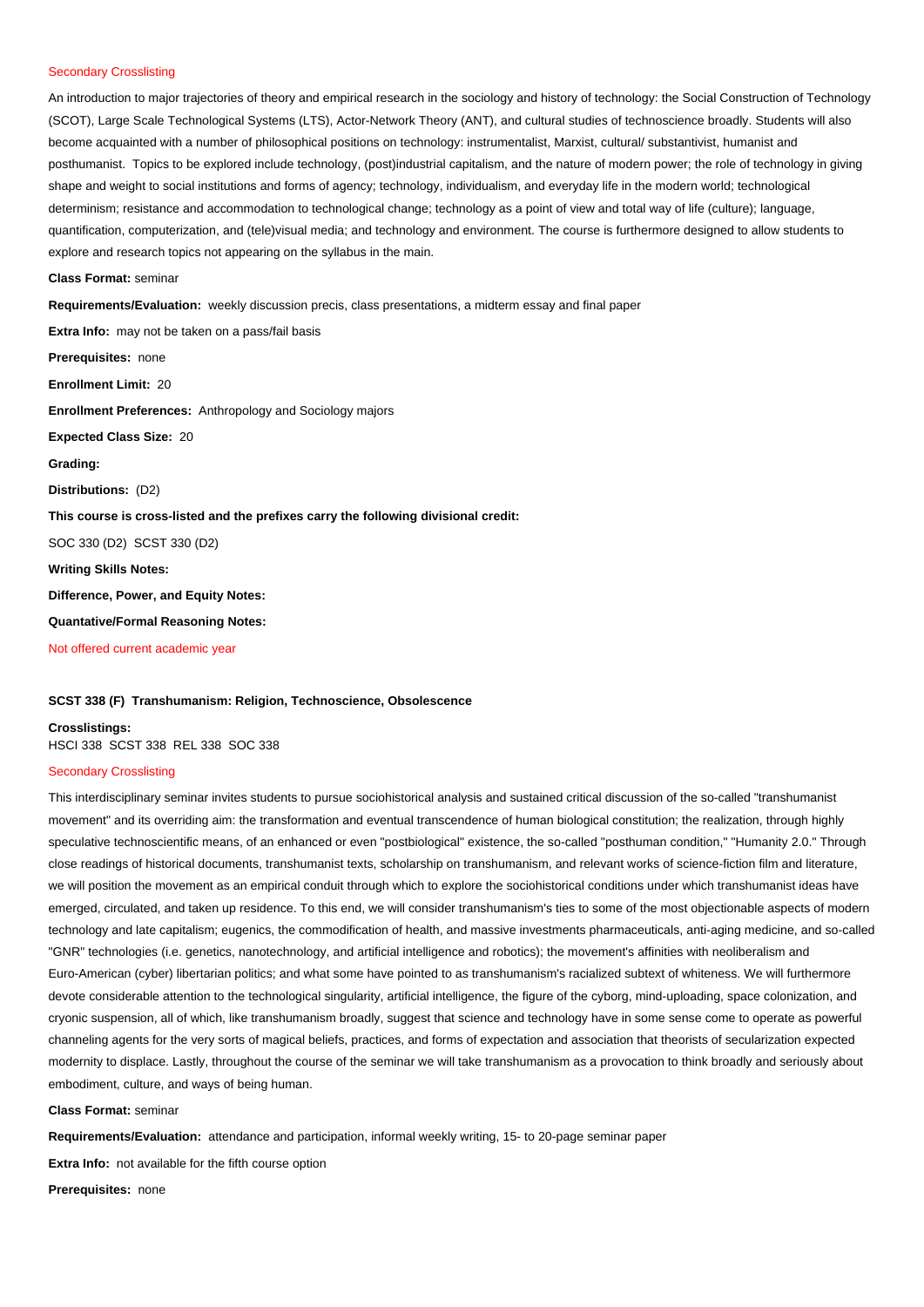#### **Enrollment Limit:** 20

**Enrollment Preferences:** Anthropology and Sociology majors and Science and Technology Studies concentrators

#### **Expected Class Size:** 20

**Grading:** 

**Distributions:** (D2)

## **This course is cross-listed and the prefixes carry the following divisional credit:**

HSCI 338 (D2) SCST 338 (D2) REL 338 (D2) SOC 338 (D2)

**Writing Skills Notes:** 

**Difference, Power, and Equity Notes:** 

**Quantative/Formal Reasoning Notes:** 

Not offered current academic year

### **SCST 348 (S) Women, Men and Other Animals** (DPE)

### **Crosslistings:**

ENGL 348 ARTH 348 SCST 348 WGSS 348

### Secondary Crosslisting

In this seminar, we will together learn to be "animal critics." We will explore ways in which human groups and interests, particularly in the United States, have both attached and divorced themselves from other animals, considering such axes as gender, race, ability, and sexuality as key definitional foils for human engagements with animality. What are the "uses" of "animals" for "us," and precisely who is this "us"? How and when are some willing to see themselves as animal--indeed, under what political conditions do they embrace it? What is the history of unique, often asymmetric, interdependencies between human animals and nonhuman animals? How do actual lives of humans and non-human animals merge and clash with the rhetorics and visualities of human animality? We will examine both "everyday" animality and the forms of animality that stand out only today in retrospect, in their exceptionality, or upon reflecting on structures of privilege. We will build a critical animal studies vocabulary from a range of readings in science, philosophy, art, feminism, indigenous studies, critical race, geography, fiction, film, rhetoric, history, activist movements, disability studies, postcolonial studies, and examine both visual and narrative cultural production.

**Class Format:** seminar

**Requirements/Evaluation:** individual research project

**Extra Info:** may not be taken on a pass/fail basis; not available for the fifth course option

**Prerequisites:** none

**Enrollment Limit:** 15

**Enrollment Preferences:** Women's, Gender and Sexuality Studies majors, Art History majors, English majors, Environmental Studies majors

**Expected Class Size:** 15

**Grading:** 

**Distributions:** (D2) (DPE)

**Divisional Notes:** meets Division 2 requirement if registration is under WGSS or SCST; meets Division 1 requirement if registration is under ARTH or ENGL

**This course is cross-listed and the prefixes carry the following divisional credit:**

ENGL 348 (D1) (DPE) ARTH 348 (D1) (DPE) SCST 348 (D2) (DPE) WGSS 348 (D2) (DPE)

### **Writing Skills Notes:**

**Difference, Power, and Equity Notes:** 

**Quantative/Formal Reasoning Notes:** 

Spring 2019

SEM Section: 01 M 7:00 pm - 9:40 pm Mel Y. Chen

**SCST 370 (F) Medicine, Pathology, and Power: An Ethnographic View** (DPE) (WI)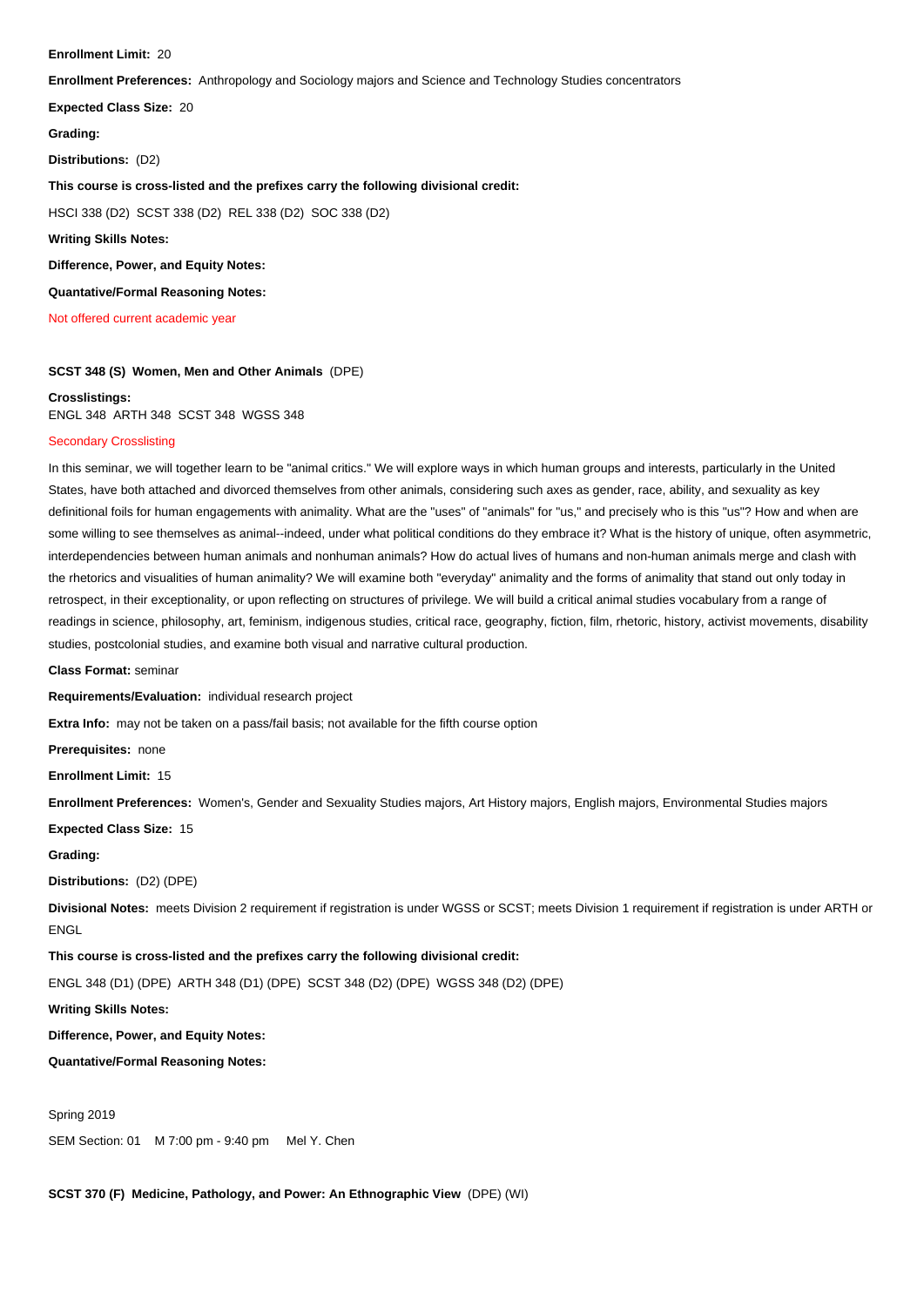### **Crosslistings:**  SCST 370 ANTH 371 WGSS 371

#### Secondary Crosslisting Ĭ

How do medical anthropologists examine and interpret health, disease, and illness today, in order to elucidate the biosocial determinants of health and health-seeking behaviors? We are particularly interested in how medical anthropologists employ ethnographic techniques including interviewing, surveys, and observant participation/participant observation--also known as as 'deep hanging out.' Through experiential inquiries, we investigate the systemic health inequalities that are produced by socio-economic hierarchies, while paying particular attention to the most marginalized and vulnerable groups. Through the semester, students pursue their own individual, fieldwork-based projects on campus with students & staff. Our goal is a better understanding of the limits and strengths of ethnographic inquiry as we explore the challenges of collaborative research into health and inequality in a local world structured by diverse forces, actors, and motives. We consider how medical anthropologists: tell stories that describe and influence the ways that patients and providers respond to a dialogic quest for health and well-being within a world structured by social inequality and suffering; interpret the biological, socio-cultural, and behavioural determinants of health at individual and population levels and seeks to mitigate the ways that health inequities are produced by social inequality and unequal access to health resources; understand biomedicine and other medical systems as scientific and cultural discourses that project their own rationalities and biases even as they try to improve health outcomes.

#### **Class Format:** seminar

**Requirements/Evaluation:** four fieldnotes, weekly class discussion and writing exercises, final presentation on ethnographic project

**Extra Info:** may not be taken on a pass/fail basis; not available for the fifth course option

**Prerequisites:** none

**Enrollment Limit:** 19

**Enrollment Preferences:** Anthropology, Sociology, Women's, Gender and Sexuality Studies majors; Public Health, Science and Technology Studies concentrators

**Expected Class Size:** 19

#### **Grading:**

**Distributions:** (D2) (DPE) (WI)

**Divisional Notes:** DPE: This class examines the intersection of race, gender, class, and sexuality in structuring health outcomes and access to health resources. It theorizes the dynamics of race, gender, and class in shaping patient/provider encounters and efforts to 'improve' health outcomes within contexts of structural violence (poverty, racism, and sexism) and social suffering. WI: This class includes; weekly writing exercises and monthly 'writing chats' with instructor.

# **This course is cross-listed and the prefixes carry the following divisional credit:**

SCST 370 (D2) (DPE) (WI) ANTH 371 (D2) (DPE) (WI) WGSS 371 (D2) (DPE) (WI)

### **Writing Skills Notes:**

**Difference, Power, and Equity Notes:** 

### **Quantative/Formal Reasoning Notes:**

**Attributes:** EXPE Experiential Education Courses PHLH Methods in Public Health SCST Related Courses

### Fall 2018

SEM Section: 01 W 1:10 pm - 3:50 pm Kim Gutschow

# **SCST 371 (S) Medicine, Technology, and Modern Power**

**Crosslistings:**  SOC 371 SCST 371 HSCI 371

# Secondary Crosslisting

Medicalization: those processes by which previously non-medical problems, once defined as ethical-religious, legal or social (e.g. drug and alcohol addition, shyness, obesity), are brought within the purview of medical science and redefined as medical problems, usually in terms of "illness" or "disorder." Part I: The history of the medicalization thesis; medicalization as a technical process; modern medicine as a form of social control; critiques of the medicalization thesis. Part II: From medicalization to biomedicalization; from the management of human life to the transformation of "life itself" by way of post-World War II technoscientific interventions aimed at "optimizing" human vitality. Empirical cases for consideration will be drawn from those technoscientific developments having made possible the work of optimization that defines biomedicalization: molecular biology,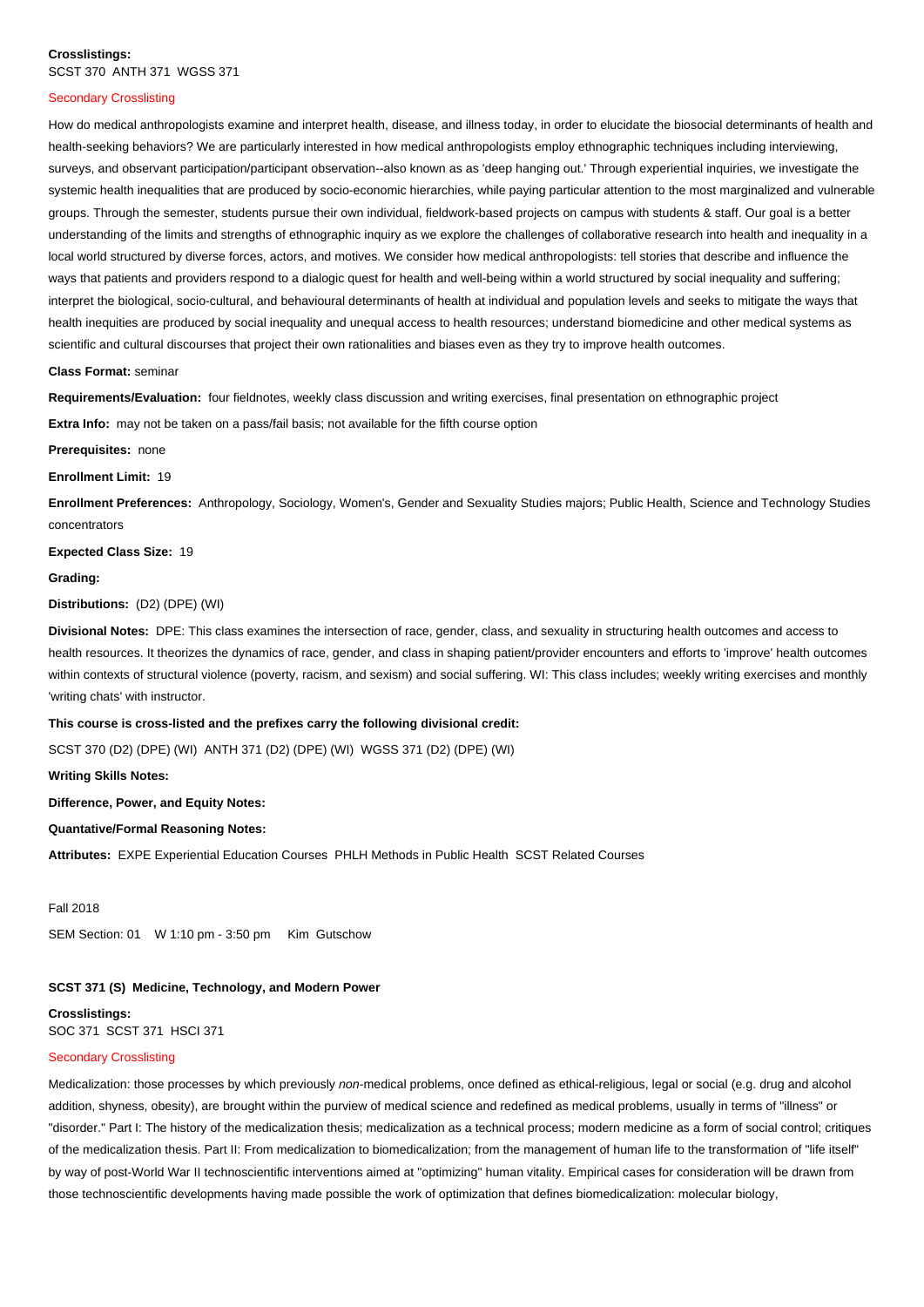pharmacogenomics, biotechnologies, imaging techniques, robotics, and transplant medicine, among others. Finally, a consideration of how processes of biomedical optimization have produced new ways of seeing, knowing, and imagining human bodies, such that biology is increasingly less representative of "destiny" than it is of possibility. The course will to this end conclude with a survey of emerging issues in speculative technoscience and the ethics and politics of human enhancement.

#### **Class Format:** lecture

**Requirements/Evaluation:** weekly discussion précis, science-fiction book review essay, class presentations, and a take-home midterm

**Extra Info:** may not be taken on a pass/fail basis

**Prerequisites:** none

**Enrollment Limit:** 25

**Enrollment Preferences:** preference will be given to Anthropology and Sociology students

**Expected Class Size:** 20-25

**Grading:** 

**Distributions:** (D2)

**This course is cross-listed and the prefixes carry the following divisional credit:**

SOC 371 (D2) SCST 371 (D2) HSCI 371 (D2)

**Writing Skills Notes:** 

**Difference, Power, and Equity Notes:** 

**Quantative/Formal Reasoning Notes:** 

**Attributes:** PHLH Bioethics + Interpretations of Health

Not offered current academic year

### **SCST 376 (F) Human-Computer Interaction**

**Crosslistings:**  CSCI 376 SCST 376

### Secondary Crosslisting

Human-Computer Interaction (HCI) principles are practiced in the design and evaluation of most software, greatly impacting the lives of anyone who uses interactive technology and other products. There are many ways to design and build applications for people, so what methods can increase the likelihood that our design is the most useful, intuitive, and enjoyable? This course provides an introduction to the field of human-computer interaction, through a user-centered approach to designing and evaluating interactive systems. HCI draws on methods from computer science, the social and cognitive sciences, and interaction design. In this course we will use these methods to: ideate and propose design problems, study existing systems and challenges, explore design opportunities and tradeoffs, evaluate and improve designs, and communicate design problems and solutions to varying audiences. Ĭ

#### **Class Format:** lecture

**Requirements/Evaluation:** course projects, in-class group work/participation, and exams

**Extra Info:** may not be taken on a pass/fail basis; not available for the fifth course option

**Prerequisites:** CSCI 136

**Enrollment Limit:** 24

**Enrollment Preferences:** current or expected Computer Science majors

**Expected Class Size:** 24

**Grading:** 

**Distributions:** (D2)

**Divisional Notes:** meets Division 3 requirement if registration is under CSCI; meets Division 2 requirement if registration is under SCST

### **This course is cross-listed and the prefixes carry the following divisional credit:**

CSCI 376 (D3) SCST 376 (D2)

**Writing Skills Notes:** 

**Difference, Power, and Equity Notes:**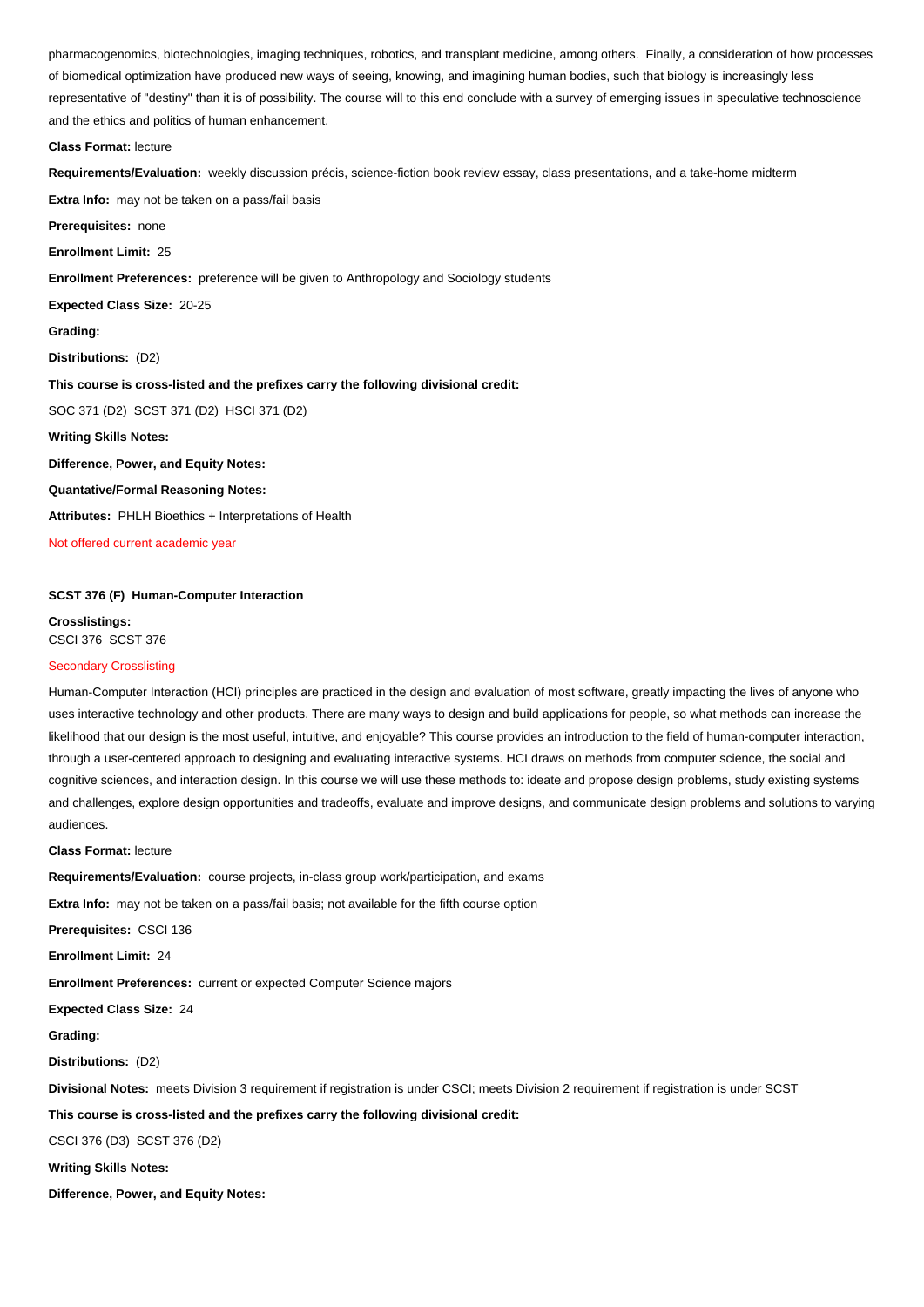#### Fall 2018

LEC Section: 01 TF 1:10 pm - 2:25 pm Iris Howley

# **SCST 380 (F) Freedom Dreams, Afro-Futures & Visionary Fictions**

#### **Crosslistings:**

AFR 380 AMST 380 ENGL 381 SCST 380 WGSS 380

### Secondary Crosslisting

In this course we will examine the various ways Black scholars, artists, & writers use science fiction and visionary fiction to imagine freedom and new world orders. We will focus on the role of history, particularly slavery, in the Black radical imagination. "Freedom" is the keyword throughout the course. We will grapple with the various and sometimes conflicting meanings and uses of freedom as it relates to blackness, gender, sexuality, class and ability. We will explore multiple forms of scholarship and cultural productions, including film, music, novels, short-stories, art, poetry, and other academic texts. All students will be asked to discover and develop their writerly voices through various critical, creative, experimental and performative assignments.

**Class Format:** seminar

**Requirements/Evaluation:** active participation, completion of various short assignments, one 5-page paper and one 7- to 10-page final paper

**Extra Info:** may not be taken on a pass/fail basis

**Prerequisites:** none

**Enrollment Limit:** 20

**Enrollment Preferences:** Women's, Gender and Sexuality Studies majors, then Africana Studies concentrators

**Expected Class Size:** 20

**Grading:** 

#### **Distributions:** (D2)

**Divisional Notes:** meets Division 2 requirement if registration is under WGSS, AFR, SCST or AMST; meets Division 1 requirement if registration is under ENGL

### **This course is cross-listed and the prefixes carry the following divisional credit:**

AFR 380 (D2) AMST 380 (D2) ENGL 381 (D1) SCST 380 (D2) WGSS 380 (D2)

**Writing Skills Notes:** 

**Difference, Power, and Equity Notes:** 

## **Quantative/Formal Reasoning Notes:**

**Attributes:** WGSS Racial Sexual + Cultural Diversity Courses

Fall 2018

SEM Section: 01 TR 11:20 am - 12:35 pm Kai M. Green

### **SCST 397 (F) Independent Study: Science and Technology Studies**

Independent Study: Science and Technology Studies

**Class Format:** Independent Study

**Grading:** 

**Distributions:** (D2)

**Writing Skills Notes:** 

**Difference, Power, and Equity Notes:** 

**Quantative/Formal Reasoning Notes:**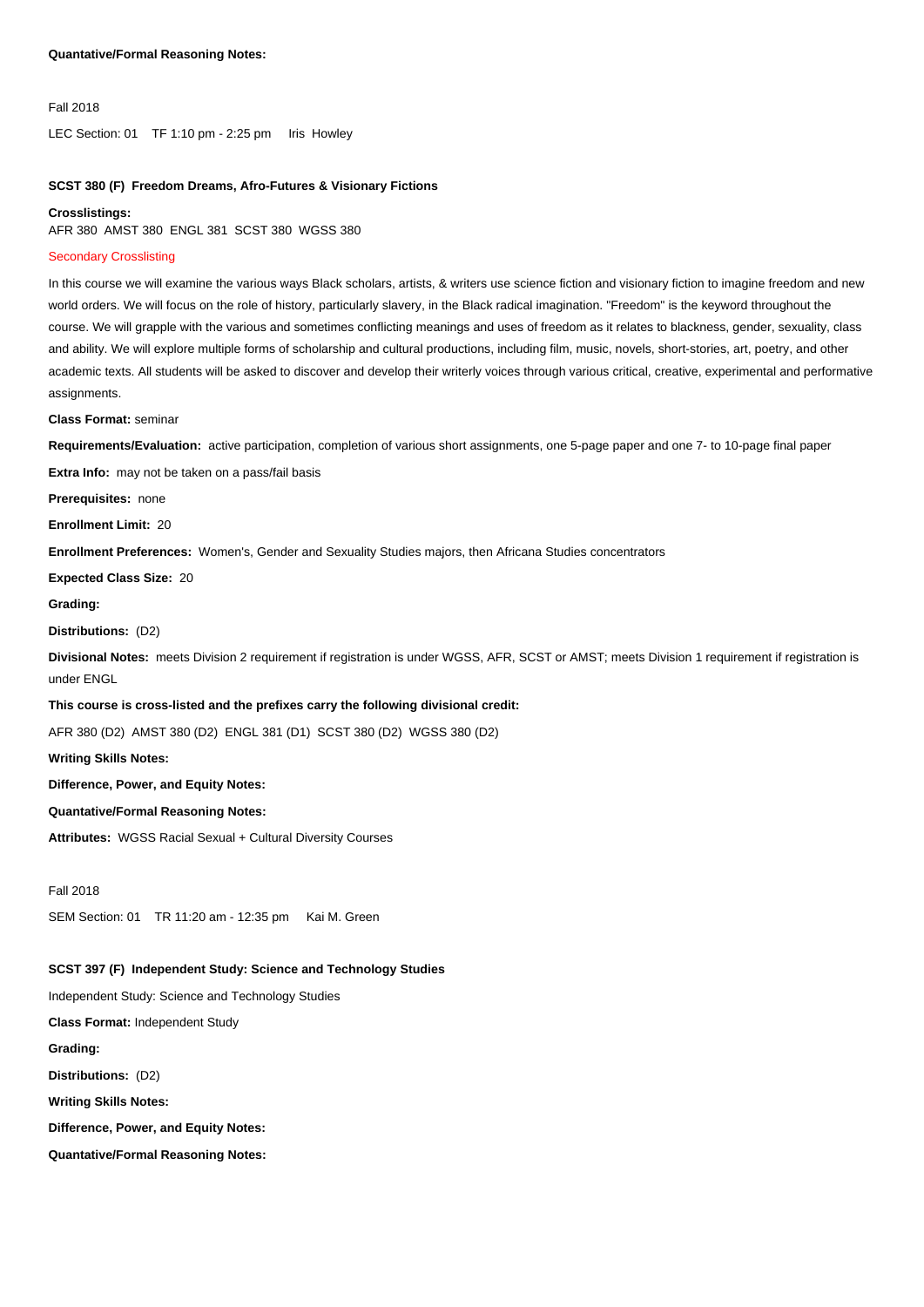IND Section: 01 TBA Jason Josephson Storm

### **SCST 398 (S) Independent Study: Science and Technology Studies**

Independent Study: Science and Technology Studies

**Class Format:** Independent Study

**Grading:** 

**Distributions:** (D2)

**Writing Skills Notes:** 

**Difference, Power, and Equity Notes:** 

**Quantative/Formal Reasoning Notes:** 

Spring 2019 IND Section: 01 TBA Jason Josephson Storm

### **SCST 401 (F) Senior Seminar: Critical Perspectives on Science and Technology**

A research-oriented course designed to give students direct experience in evaluating and assessing scientific and technological issues. Students initially study particular techniques and methodologies by employing a case study approach. They then apply these methods to a major research project. Students may choose topics from fields such as biotechnology, computers, biomedical engineering, energy, and other resource development. Students will apply their background of historical, philosophical, and technological perspectives in carrying out their study.

**Class Format:** studio **Requirements/Evaluation:** research paper or project **Enrollment Limit:** 5 **Grading: Distributions:** (D2) **Writing Skills Notes: Difference, Power, and Equity Notes: Quantative/Formal Reasoning Notes:**  Not offered current academic year

### **SCST 401 (F) Cold War Technocultures**

**Crosslistings:**  SOC 363 SCST 401

### Secondary Crosslisting

In this seminar students will pursue sociohistorical analyses of Cold War American culture(s) by attending to key points of intersection between politics, aesthetics, and major technoscientific developments during this period. Part I will focus principally on the emergence of the computer and its role in shaping American infrastructure and styles of thought aimed at Soviet "containment." We will trace the historical threads connecting MIT's "Whirlwind" computer project and the SAGE continental air defense system; nuclear wargaming at the RAND Corporation and the aesthetics of "thinking the unthinkable"; the science of cybernetics and the prospect of automation; and ultimately the role of computation, intermedia, and systems logic in perpetrating the atrocities of the Vietnam War. Part II will take up the Cold War space race--from Luna 2, Sputnik I, and Yuri Gagarin to Projects Mercury, Gemini, and the Apollo moon landing. Within this context we will also consider the Club of Rome's Limits to Growth report; plans backed by NASA for the industrialization and colonization of outer space; and the place of science-fiction as a Cold War aesthetic (print, televisual, cinematic). Part III, finally, will explore key moments of conflict, resistance, appropriation, and unintended consequences of Cold War technoscientific developments, among them antipsychiatry and environmentalism; Project Cybersyn, an infrastructural casualty of the U.S./CIA-backed Chilean coup of 1973; the New Left, the American counterculture, new social movements, and the countercultural roots of new media and neoliberalism.

#### **Class Format:** seminar

**Requirements/Evaluation:** two 5-page book review essays, weekly 1-page papers, midterm essay exam, final essay exam